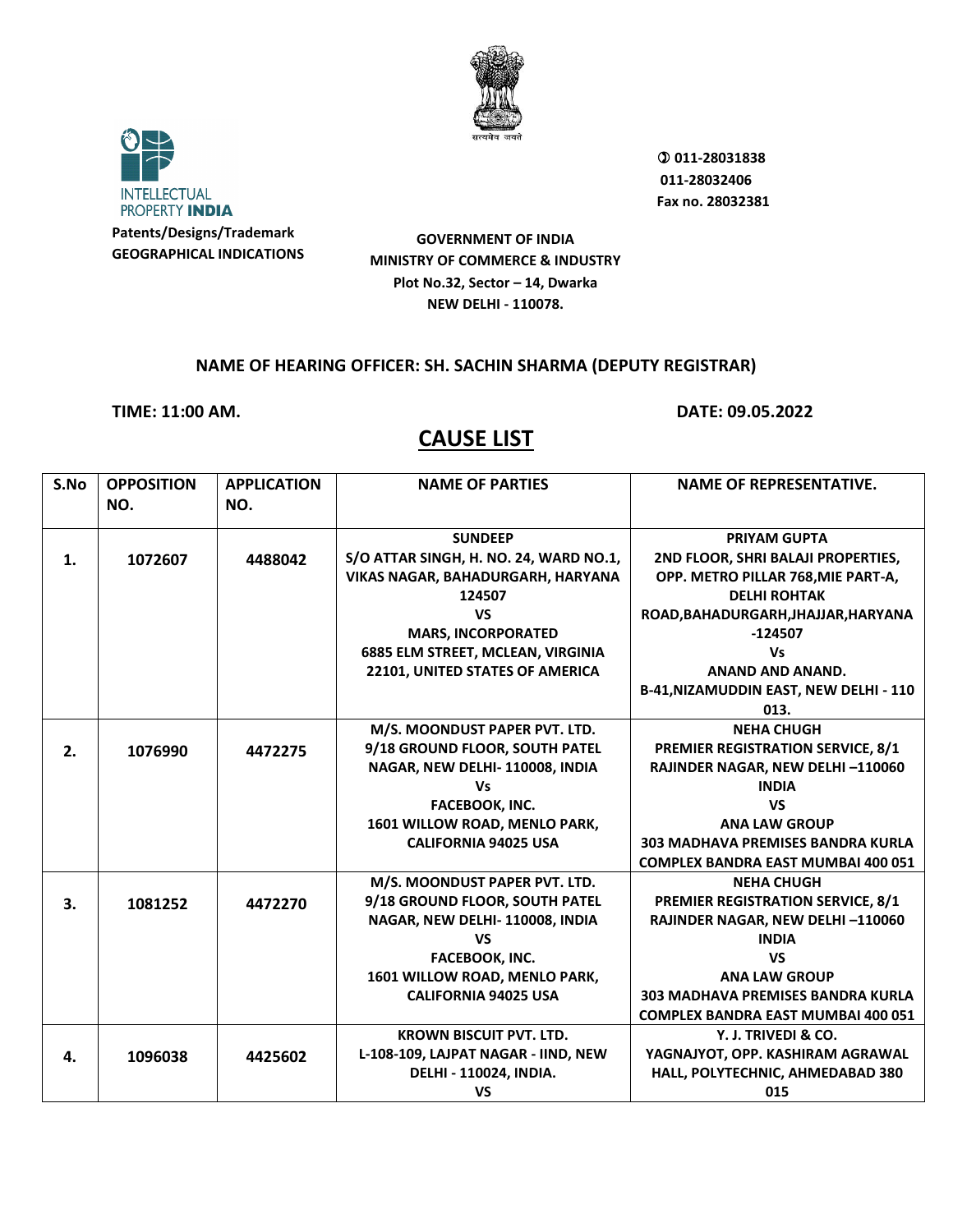|    |        |         | <b>FACEBOOK, INC.</b>                       | <b>VS</b>                                     |
|----|--------|---------|---------------------------------------------|-----------------------------------------------|
|    |        |         | 1601 WILLOW ROAD, MENLO PARK,               | <b>ANA LAW GROUP</b>                          |
|    |        |         | <b>CALIFORNIA 94025 USA</b>                 | <b>303 MADHAVA PREMISES BANDRA KURLA</b>      |
|    |        |         |                                             | <b>COMPLEX BANDRA EAST MUMBAI 400 051</b>     |
|    |        |         | <b>ANKIT MEHROTRA</b>                       | <b>SHIV LAW HOUSE.</b>                        |
| 5. | 930859 | 2229325 | <b>D-172 BASEMENT LAJPAT NAGAR I NEW</b>    | H-166, VIKAS PURI, NEW DELHI - 110 018.       |
|    |        |         | <b>DELHI 110024</b>                         | Vs                                            |
|    |        |         | Vs                                          | <b>ASHOK K. GOYAL</b>                         |
|    |        |         | FENA (P) LTD.                               | H NO 1721 A/125 SHANTI NAGAR, TRI             |
|    |        |         | A-237, OKHLA INDUSRIAL AREA, PHASE-1,       | NAGAR DELHI 110035                            |
|    |        |         | <b>NEW DELHI-110020</b>                     |                                               |
|    |        |         | <b>SMT. SONIA CHADHA</b>                    | <b>SANDEEP BISHT</b>                          |
| 6. | 859462 | 2145355 | A - 41, DSIDC, NARELA INDUSTRIAL PARK,      | <b>B-7, ASHADEEP BUILDING, 9-HAILEY</b>       |
|    |        |         | <b>NARELA, DELHI - 110040</b>               | <b>ROAD, NEW DELHI-1</b>                      |
|    |        |         | <b>Vs</b>                                   | Vs                                            |
|    |        |         | <b>HINDUSTAN UNILEVER LIMITED</b>           | <b>ANAND AND ANAND.</b>                       |
|    |        |         | UNILEVER HOUSE, B D SAWANT                  | <b>B-41, NIZAMUDDIN EAST, NEW DELHI - 110</b> |
|    |        |         | MARG, CHAKALA, ANDHERI EAST, MUMBAI         | 013.                                          |
|    |        |         | 400099, MAHARASHTRA                         |                                               |
|    |        |         | <b>MOTHER DAIRY FRUIT &amp; VEGETABLE</b>   | <b>ANAND AND ANAND.</b>                       |
| 7. | 753085 | 1629949 | <b>PRIVATE LIMITED</b>                      | B-41, NIZAMUDDIN EAST, NEW DELHI - 110        |
|    |        |         | PATPARGANJ, DELHI - 110 092                 | 013.                                          |
|    |        |         | <b>Vs</b>                                   | Vs                                            |
|    |        |         | <b>AGRO TECH FOODS LTD</b>                  | <b>REMFRY &amp; SAGAR</b>                     |
|    |        |         | <b>M-26 FIRST FLOOR GREATER KAILASH</b>     | MILLENIUM PLAZA, SECTOR 27,                   |
|    |        |         | <b>MARKET PART-2 NEW DELHI</b>              | <b>GURGAON-122002.</b>                        |
|    |        |         | LAKSHMI ENERGY& FOODS LTD.                  | <b>LALII ADVOCATES</b>                        |
| 8. | 842197 | 1984546 | SCO 18-19, FIRST FLOOR, SECTOR - 9-D,       | A - 48, (LALJI HOUSE) YOJNA VIHAR, DELHI      |
|    |        |         | <b>MADHYA MARG, CHANDIGARH</b>              | $-110092.$                                    |
|    |        |         | <b>Vs</b>                                   | Vs                                            |
|    |        |         | <b>LAXMI KOHLU GHAR</b>                     | <b>ARORA REGISTRATION SERVICE</b>             |
|    |        |         | <b>OUTSIDE GATE HAKIMAN, AMRITSAR - 143</b> | E-407, RANJIT AVENUE, AMRITSAR-               |
|    |        |         | 001, PUNJAB                                 | 143001, PUNJAB                                |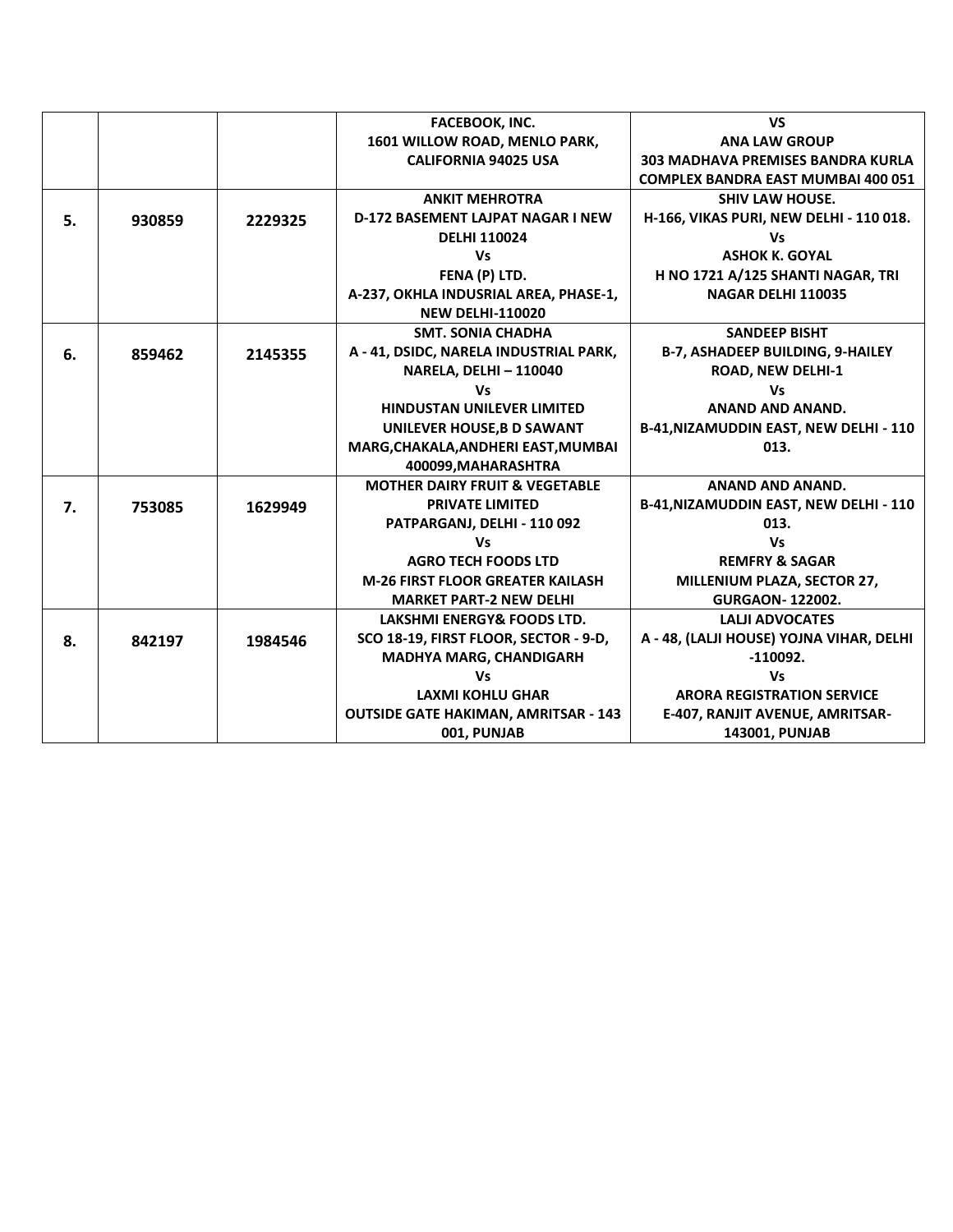



 **011-28031838 011-28032406 Fax no. 28032381**

**GOVERNMENT OF INDIA MINISTRY OF COMMERCE & INDUSTRY Plot No.32, Sector – 14, Dwarka NEW DELHI - 110078.**

### **NAME OF HEARING OFFICER: SH. SACHIN SHARMA (DEPUTY REGISTRAR)**

**TIME: 11:00 AM. DATE: 10.05.2022**

| S.No | <b>OPPOSITION</b> | <b>APPLICATION</b> | <b>NAME OF PARTIES</b>                      | <b>NAME OF REPRESENTATIVE.</b>             |
|------|-------------------|--------------------|---------------------------------------------|--------------------------------------------|
|      | NO.               | NO.                |                                             |                                            |
|      |                   |                    | <b>SANJEEV KUMAR</b>                        | <b>THE LEGIST</b>                          |
| 1.   | 967181            | 2696647            | SHOP NO. IX/6897 SHOP NO.1, MOLHOTRA        | <b>E-32, LOWER GROUND FLOOR, LAJPAT</b>    |
|      |                   |                    | GALI, GANDHI NAGAR DELHI 110031             | NAGAR-III, NEW DELHI 110 024, INDIA.       |
|      |                   |                    | Vs                                          | Vs                                         |
|      |                   |                    | <b>CHARANJEET SINGH</b>                     | KHUSHI TRADE MARK CO.,                     |
|      |                   |                    | H-16/54 GALI NO 4. GOVIND PARK TANK         | A1/140 SEC-6 ROHINI DELHI 110085           |
|      |                   |                    | <b>ROAD. KAROL BAGH DELHI-5</b>             |                                            |
|      |                   |                    | <b>MOHD SULTAN</b>                          | <b>VINOD KUMAR</b>                         |
| 2.   | 789812            | 2095429            | <b>1656 IMLI WALI GALI RODH GARAN LAL</b>   | A1/15, SHASTRI MARG, NEAR SANT             |
|      |                   |                    | <b>KUAN DELHI-110006</b>                    | <b>HOSPITAL SANT NAGAR BURARI DELHI-84</b> |
|      |                   |                    | <b>Vs</b>                                   | Vs                                         |
|      |                   |                    | <b>JAMALUDDIN CHAT FAROSH</b>               | <b>MANGLA REGISTRATION SERVICE.</b>        |
|      |                   |                    | <b>118 MASJID TEHWAR KHAN NAYA BANS</b>     | 1961, KATRA SHAHN-SHAHI, CHANDNI           |
|      |                   |                    | DELHI-06                                    | CHOWK, DELHI - 110 006.                    |
|      |                   |                    | <b>SHIV SHAKTI INTER GLOBE EXPORTS PVT.</b> | <b>ANU SHARMA ADVOCATE</b>                 |
| 3.   | 1114000           | 4935069            | LTD.                                        | 625, SECTOR-5, NEAR HUDA GROUND,           |
|      |                   |                    | 508/11 LINK ROAD, TARAORI, DISTRICT         | <b>GURGAON, HR 122001</b>                  |
|      |                   |                    | KARNAL, HARYANA-132116                      | <b>Vs</b>                                  |
|      |                   |                    | <b>Vs</b>                                   | <b>K &amp; S PARTNERS</b>                  |
|      |                   |                    | <b>AGRICULTURAL AND PROCESSED FOOD</b>      | 515-B, PLATINUM TOWER, 5TH FLOOR,          |
|      |                   |                    | <b>PRODUCTS EXPORT DEVELOPMENT</b>          | SOHNA ROAD, SECTOR 47, GURGAON -           |
|      |                   |                    | <b>AUTHORITY (APEDA)</b>                    | 122002, NATIONAL CAPITAL REGION,           |
|      |                   |                    | 3RD FLOOR, NCUI BUILDING, AUGUST            | <b>INDIA</b>                               |
|      |                   |                    | KRANTI MARG, NEW DELHI-110 016.             |                                            |
|      |                   |                    | <b>GOPAL JINDAL TRADING AS SOORYA</b>       | <b>MAHTTA &amp; CO</b>                     |
| 4.   | 1093556           | 4618043            | <b>LIFESCIENCES</b>                         | 43-B/3, UDHAM SINGH NAGAR,                 |
|      |                   |                    | SCO 105, GROUND FLOOR, SECTOR-17            | LUDHIANA. 141001 (PUNJAB)                  |
|      |                   |                    | HUDA, GOVINDPURI ROAD, JAGADHRI-            | <b>VS</b>                                  |
|      |                   |                    | 135003 (HARYANA)                            | <b>REMFRY &amp; SAGAR</b>                  |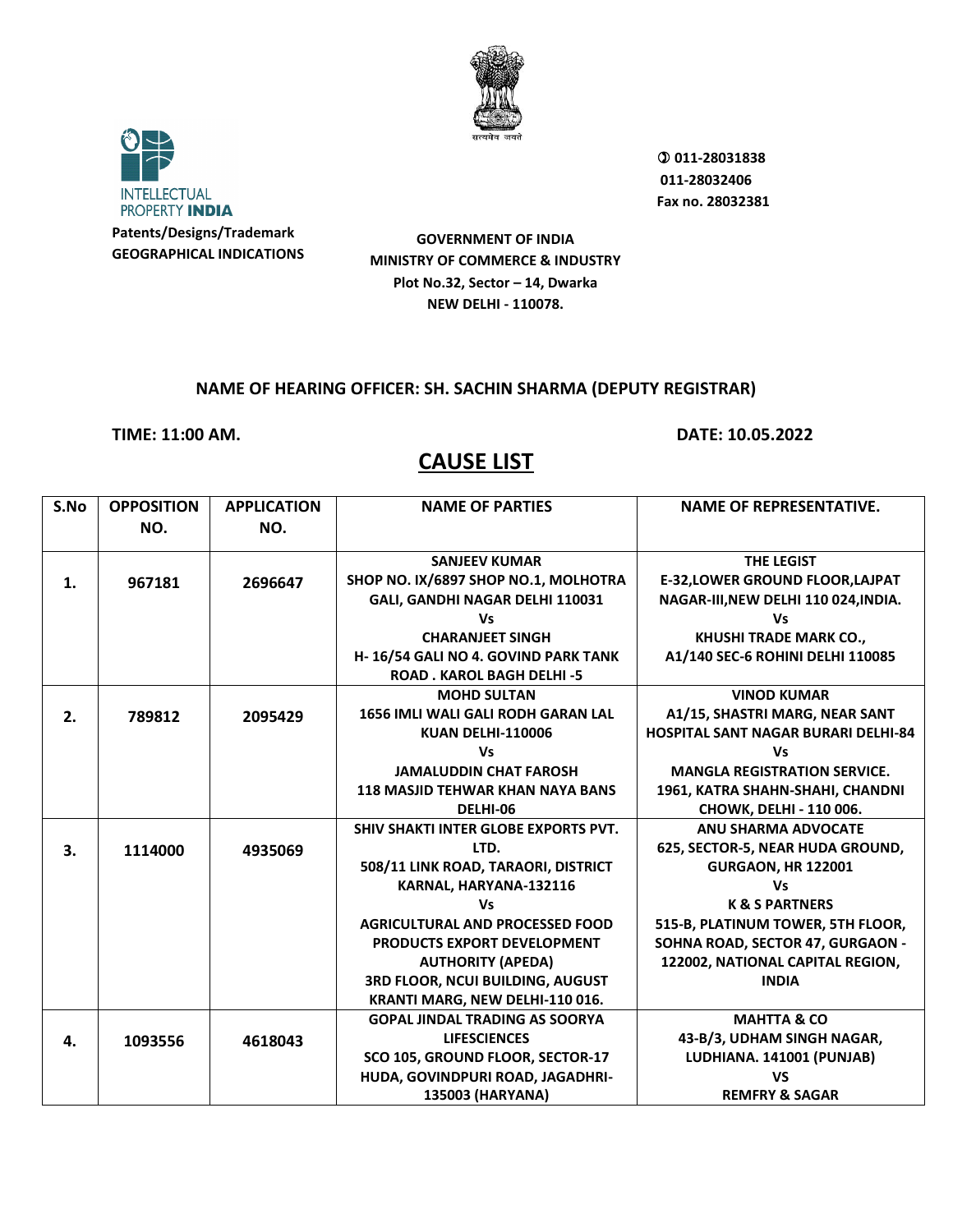|    |         |         | Vs                                       | <b>REMFRY HOUSE AT THE MILLENNIUM</b> |
|----|---------|---------|------------------------------------------|---------------------------------------|
|    |         |         | ROWPAR PHARMACEUTICALS, INC.,            | PLAZA SEC 27, GURGAON 122009, NEW     |
|    |         |         | #400, 16100 N. Greenway-Hayden Loop,     | DELHI NATIONAL CAPITAL REGION INDIA   |
|    |         |         | Scottsdale, ARIZONA 85260, United States |                                       |
|    |         |         | of America                               |                                       |
|    |         |         | <b>SHRI DINESH JAIN</b>                  | <b>MAHTTA &amp; CO.</b>               |
| 5. | 908584  | 2447173 | OPP TELEPHONE EXCHANGE K.C. ROAD         | 43 - B/3, MAHTTA HOUSE, UDHAM SINGH   |
|    |         |         | <b>BARNALA PB</b>                        | NAGAR, LUDHIANA - 141 001, (PUNJAB).  |
|    |         |         | <b>Vs</b>                                | Vs                                    |
|    |         |         | <b>TIRUPATI FOAM LIMITED</b>             | <b>J.T.TRIVEDI &amp; ASSOCIATES.</b>  |
|    |         |         | 4TH FLOOR, TIRUPATI HOUSE, NR. TOPAZ     | A-52, CAPITAL COMMERCIAL CENTRE,      |
|    |         |         | RESTAURANT, POLYTECHNIC CHAR RASTA,      | ASHRAM ROAD, AHMEDABAD-380 009.       |
|    |         |         | AMBAWADI AHMEDABAD-380015                |                                       |
|    |         |         | SHIV SHAKTI INTER GLOBE EXPORTS PVT.     | <b>ANU SHARMA ADVOCATE</b>            |
| 6. | 1119161 | 4935067 | LTD.                                     | 625, SECTOR-5, NEAR HUDA GROUND,      |
|    |         |         | 508/11 LINK ROAD, TARAORI, DISTRICT      | <b>GURGAON, HR 122001</b>             |
|    |         |         | KARNAL, HARYANA-132116                   | Vs                                    |
|    |         |         | <b>Vs</b>                                | <b>K &amp; S PARTNERS</b>             |
|    |         |         | <b>AGRICULTURAL AND PROCESSED FOOD</b>   | 515-B, PLATINUM TOWER, 5TH FLOOR,     |
|    |         |         | <b>PRODUCTS EXPORT DEVELOPMENT</b>       | SOHNA ROAD, SECTOR 47, GURGAON -      |
|    |         |         | <b>AUTHORITY (APEDA)</b>                 | 122002, NATIONAL CAPITAL REGION,      |
|    |         |         | 3RD FLOOR, NCUI BUILDING, AUGUST         | <b>INDIA</b>                          |
|    |         |         | KRANTI MARG, NEW DELHI-110 016.          |                                       |
|    |         |         | <b>KROWN BISCUIT PVT. LTD.</b>           | Y. J. TRIVEDI & CO.                   |
| 7. | 1092676 | 4671756 | L-108-109, LAJPAT NAGAR - IIND, NEW      | YAGNAJYOT, OPP. KASHIRAM AGRAWAL      |
|    |         |         | <b>DELHI - 110024, INDIA. B</b>          | HALL, POLYTECHNIC, AHMEDABAD 380      |
|    |         |         | Vs                                       | 015                                   |
|    |         |         | FACEBOOK, INC.                           | <b>Vs</b>                             |
|    |         |         | 1601 WILLOW ROAD, MENLO PARK,            | <b>ANA LAW GROUP</b>                  |
|    |         |         | CALIFORNIA 94025, USA                    | <b>303 MADHAVA PREMISES BANDRA</b>    |
|    |         |         |                                          | KURLA COMPLEX BANDRA EAST MUMBAI      |
|    |         |         |                                          | 400 051                               |
|    |         |         | <b>RAJAT KUMAR BHALOTIA</b>              | <b>RAJAT KUMAR BHALOTIA</b>           |
| 8. | 935225  | 2204307 | 112, TARUN ENCLAVE, PITAMPURA, NEW       | 112, TARUN ENCLAVE, PITAMPURA, NEW    |
|    |         |         | DELHI-110034                             | <b>DELHI-110034</b>                   |
|    |         |         | <b>Vs</b>                                | <b>Vs</b>                             |
|    |         |         | <b>MICRO LABS LIMITED</b>                | V. RAVI, ADVOCATE.                    |
|    |         |         | <b>NO.27, KCN TOWERS, RACE COURSE</b>    | AP.1396, 31ST STREET, VI SECTOR, K.K. |
|    |         |         | <b>ROAD, BANGALORE-</b>                  | NAGAR, CHENNAI - 600 078.             |
|    |         |         | 560001, KARNATAKA, INDIA                 |                                       |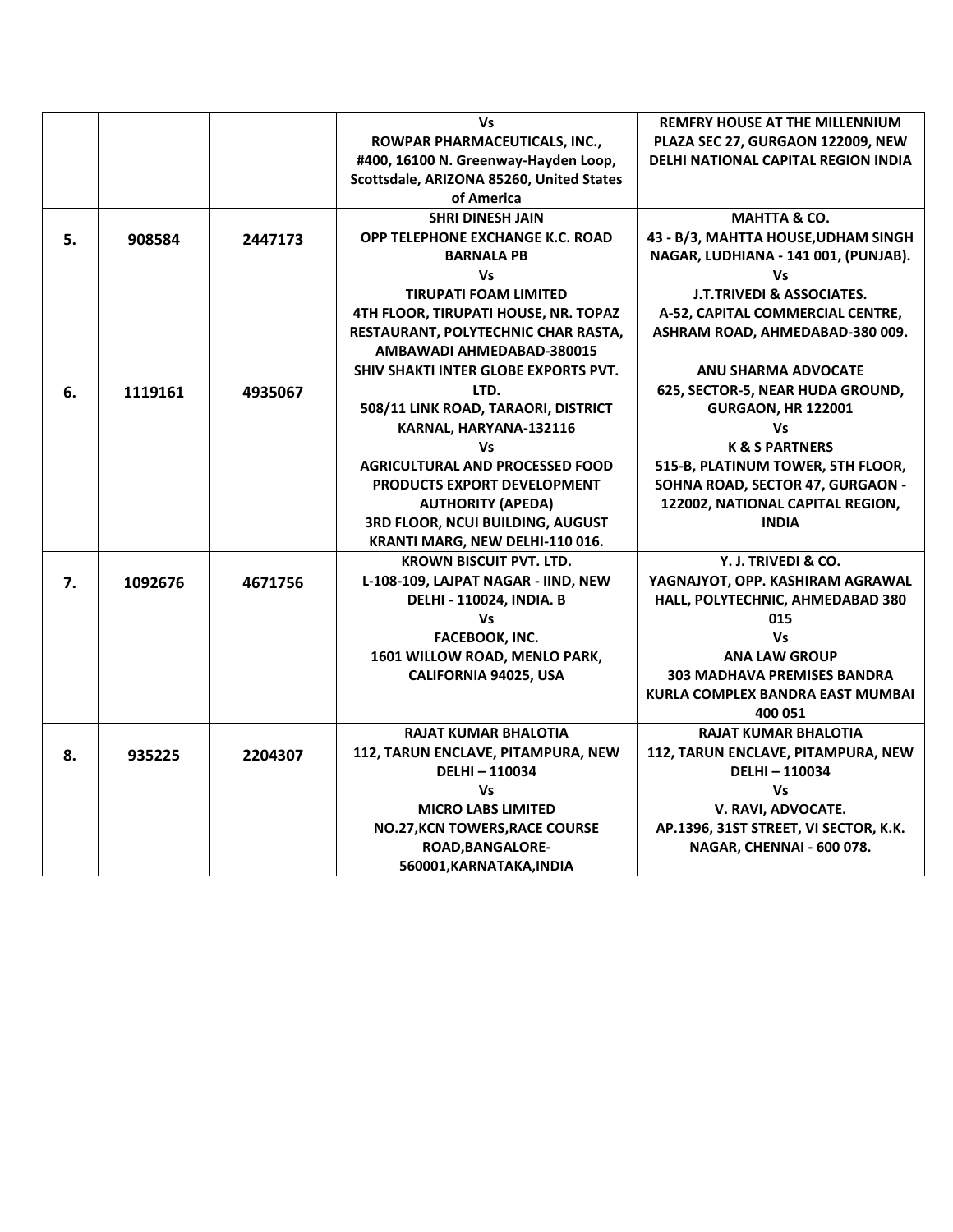



 **011-28031838 011-28032406 Fax no. 28032381**

**GOVERNMENT OF INDIA MINISTRY OF COMMERCE & INDUSTRY Plot No.32, Sector – 14, Dwarka NEW DELHI - 110078.**

#### **NAME OF HEARING OFFICER: SH. SACHIN SHARMA (DEPUTY REGISTRAR)**

**TIME: 11:00 AM. DATE: 11.05.2022**

| S. No                   | <b>OPPOSITION</b> | <b>APPLICATION</b> | <b>NAME OF PARTIES</b>                  | <b>NAME OF REPRESENTATIVE.</b>           |
|-------------------------|-------------------|--------------------|-----------------------------------------|------------------------------------------|
|                         | NO.               | NO.                |                                         |                                          |
|                         |                   |                    |                                         |                                          |
|                         |                   |                    | <b>M/S ENRICO PHARMACEUTICALS</b>       | <b>RAMESH K. GAUTAM &amp; ASSOCIATES</b> |
| 1                       | 1043322           | 3497105            | 1/10073-C, GROUND FLOOR, KHASRA NO.     | 451, OPP. BSNL TOWER, AMBEDKAR           |
|                         |                   |                    | 356, GALI NO.3-J, WEST GORAKH PARK,     | ROAD, ARTHALA, MOHAN NAGAR,              |
|                         |                   |                    | SHAHDARA, DELHI-110032, (INDIA)         | GHAZIABAD-201007, U.P, M-                |
|                         |                   |                    | Vs.                                     | 09871034747,09990034747                  |
|                         |                   |                    | <b>NOVARTIS AG</b>                      | Vs.                                      |
|                         |                   |                    | 4002 BASEL, SWITZERLAND                 | <b>RAHUL CHAUDHRY &amp; PARTNERS</b>     |
|                         |                   |                    |                                         | RCY HOUSE, C-235, DEFENCE COLONY,        |
|                         |                   |                    |                                         | <b>NEW DELHI-110024</b>                  |
|                         |                   |                    | <b>AMAZON TECHNOLOGIES, INC.</b>        | <b>ARCHER &amp; ANGEL</b>                |
| $\overline{2}$          | 1114127           | 3645988            | <b>410 TERRY AVENUE NORTH, SEATTLE,</b> | K-4, SOUTH EXTENSION - II,               |
|                         |                   |                    | WASHINGTON 98109, U.S.A.                | <b>NEW DELHI - 110 049.</b>              |
|                         |                   |                    | Vs.                                     | Vs.                                      |
|                         |                   |                    | <b>M/S SANGEETA MANUFACTURERS</b>       | <b>DEEPAK KUMAR</b>                      |
|                         |                   |                    | G-40 PHADNIS COMPLEX, 88 MG ROAD,       | <b>MADHUPAL &amp; CO ADVOCATES &amp;</b> |
|                         |                   |                    | INDORE, MADHYA PRADESH - 452001         | <b>SOLICITORS F-31 WEST VINOD NAGAR</b>  |
|                         |                   |                    |                                         | <b>MANDAWALI</b>                         |
|                         |                   |                    |                                         | <b>DELHI-110092</b>                      |
|                         |                   |                    | <b>BRISTOL-MYERS SQUIBB COMPANY</b>     | <b>RAHUL CHAUDHRY &amp; PARTNERS</b>     |
| $\overline{\mathbf{3}}$ | 1016665           | 2954658            | 430 EAST 29TH STREET, 14TH FLOOR, NEW   | RCY HOUSE, C-235, DEFENCE COLONY,        |
|                         |                   |                    | YORK NEW YORK 10016                     | <b>NEW DELHI-110024</b>                  |
|                         |                   |                    | Vs.                                     | Vs.                                      |
|                         |                   |                    | <b>UPL LIMITED</b>                      | <b>VISHESH AND ASSOCIATES</b>            |
|                         |                   |                    | UPL HOUSE, 610 B/2, BANDRA VILLAGE,     | 301/302, A-WING, 3RD FLOOR, SHAHEEN      |
|                         |                   |                    | OFF WESTERN EXPRESS HIGHWAY, BANDRA     | CHAMBERS, DAWOOD BAUG, OPP. PEARL        |
|                         |                   |                    | (EAST), MUMBAI -400 051                 | HERITAGE, ANDHERI (WEST),                |
|                         |                   |                    |                                         | MUMBAI - 400 058.                        |
|                         |                   |                    | <b>MAHINDER NAGPAL</b>                  | <b>WORLDWIDE REGISTRATION BUREAU.</b>    |
| 4                       | 1044718           | 3454839            | 47, SAWAN PARK EXTN., ASHOK VIHAR,      | 60/30, NEW ROHTAK ROAD, KAROL            |
|                         |                   |                    | PHASE- III, DELHI 110052                | BAGH, NEW DELHI-110005                   |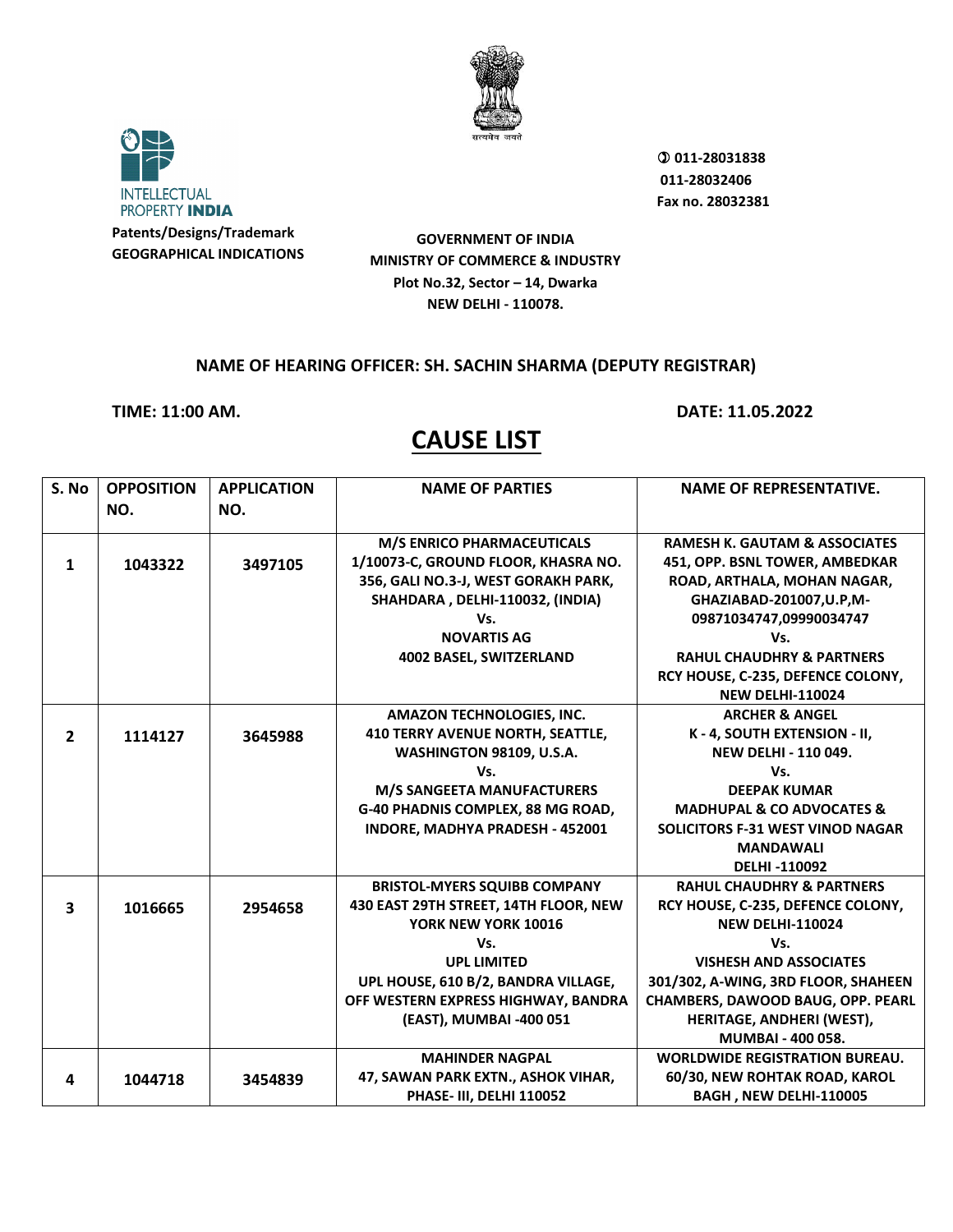|                |        |         | Vs.                                                                      | Vs.                                                                 |
|----------------|--------|---------|--------------------------------------------------------------------------|---------------------------------------------------------------------|
|                |        |         | <b>EMAMI LIMITED</b>                                                     | <b>DASWANI &amp; DASWANI.</b>                                       |
|                |        |         | 687, ANANDPUR, E.M.BYEPASS, KOLKATA -                                    | DASWANI HOUSE, GREEN ARCES, 23B,                                    |
|                |        |         | 700 107 WEST BENGAL - INDIA.                                             | AHRIPUKUR 1ST LANE, KOLKATA - 700                                   |
|                |        |         |                                                                          | 019.                                                                |
|                |        |         | SHIV BIRI MANUFACTURING CO. (P) LTD.                                     | <b>MINE &amp; YOUNG</b>                                             |
| 5              | 214283 | 1064946 | B - 9/ 120, BHAJAN PURA, DELHI - 110 053.                                | <b>CHAMBER NO. 467, LAWYERS BLOCK</b>                               |
|                |        |         | Vs.                                                                      | HIGH COURT OF DELHI, SHER SHAH ROAD                                 |
|                |        |         | <b>SHIVKUMAR SHANKARRAO THAKUR</b>                                       | N. DELHI-110003.                                                    |
|                |        |         | C-2, ABHIMANSHREE CO-OP HSG. SOC.                                        | Vs.                                                                 |
|                |        |         | LTD., PASHAN RD., AUNDH, PUNE-411 008                                    | W.S. KANE & CO.                                                     |
|                |        |         |                                                                          | SERVANTS OF INDIA SOCIETY'S BLDG,                                   |
|                |        |         |                                                                          | OPP HURKINSONDAS HOSPITAL, SARDAR                                   |
|                |        |         |                                                                          | VALLABHBHAI PATEL ROAD, MUMBAI-                                     |
|                |        |         | <b>SHRI PREM RANI</b>                                                    | DELHI TRADE MARK COMPANY.                                           |
| 6              | 199639 | 688983  | <b>MIE BEHIND MANDIR BAHADURGARH-</b>                                    | F-171, GHAFFAR MARKET, KAROL BAGH,                                  |
|                |        |         | 1064507                                                                  | <b>NEW DELHI - 110 005.</b>                                         |
|                |        |         | Vs.                                                                      | Vs.                                                                 |
|                |        |         | <b>CELLO PLASTIC INDUSTRIAL WORKS,</b>                                   | <b>GAUTAM &amp; CO. (TRADE MARKS</b>                                |
|                |        |         | 5, VAKIL INDUSTRIAL ESTATE, WALBHAT                                      | <b>ATTORNEYS)</b>                                                   |
|                |        |         | ROAD, GOREGAON (EAST), MUMBAI-400                                        | <b>GAUTAM &amp; CO. (TRADEMARKS</b>                                 |
|                |        |         | 063.                                                                     | ATTORNEYS) 6TH FLOOR, CELLO HOUSE,                                  |
|                |        |         |                                                                          | <b>CORPORATE AVENUE, 'B' WING,</b>                                  |
|                |        |         |                                                                          | SONAWALA LANE, GOREGAON (E),                                        |
|                |        |         |                                                                          | <b>MUMBAI - 400063</b>                                              |
|                |        |         | <b>ARLAK BIOTECH PVT. LIMITED</b>                                        | <b>SHARMA &amp; ASSOCIATES</b>                                      |
| $\overline{ }$ | 834032 | 2486220 | #671, DR. WARYAM SINGH STREET, NABHA                                     | <b>8 NEW KITCHLU NAGAR LANE HAMBRAN</b>                             |
|                |        |         | (PB)                                                                     | <b>ROAD LUDHIANA PB</b>                                             |
|                |        |         | Vs.                                                                      | Vs.                                                                 |
|                |        |         | <b>GLAXO GROUP LIMITED</b>                                               | <b>FIDUS LAW CHAMBERS</b>                                           |
|                |        |         | 980 GREAT WEST ROAD, BRENTFORD,                                          | FLAT NO. 021, MAHAGUN MAESTRO                                       |
|                |        |         | MIDDLESEX, TW8 9GS, ENGLAND                                              | PLOT NO. F21A SECTOR 50 NOIDA -                                     |
|                |        |         |                                                                          | 201301                                                              |
|                |        |         |                                                                          |                                                                     |
|                |        |         | <b>C &amp; S ELECTRIC; LTD</b><br><b>222 OKHLA INDL ESTATE NEW DELHI</b> | <b>ABHISHEK MALHOTRA</b><br><b>C-2/39 SAFDARJUNG DEVELOPMENT</b>    |
| 8              | 803347 | 2265263 |                                                                          |                                                                     |
|                |        |         | 110020                                                                   | AREA, NEW DELHI                                                     |
|                |        |         | Vs.<br><b>METABOWERKE GMBH</b>                                           | Vs.<br>S.S. RANA & CO.                                              |
|                |        |         |                                                                          |                                                                     |
|                |        |         | <b>METABO-ALLEE 1, 72622 NURTINGEN</b><br><b>GERMANY</b>                 | 317, LAWYERS CHAMBERS, HIGH COURT<br>OF DELHI, NEW DELHI - 110 003. |
|                |        |         |                                                                          |                                                                     |
|                |        |         |                                                                          |                                                                     |
|                |        |         |                                                                          |                                                                     |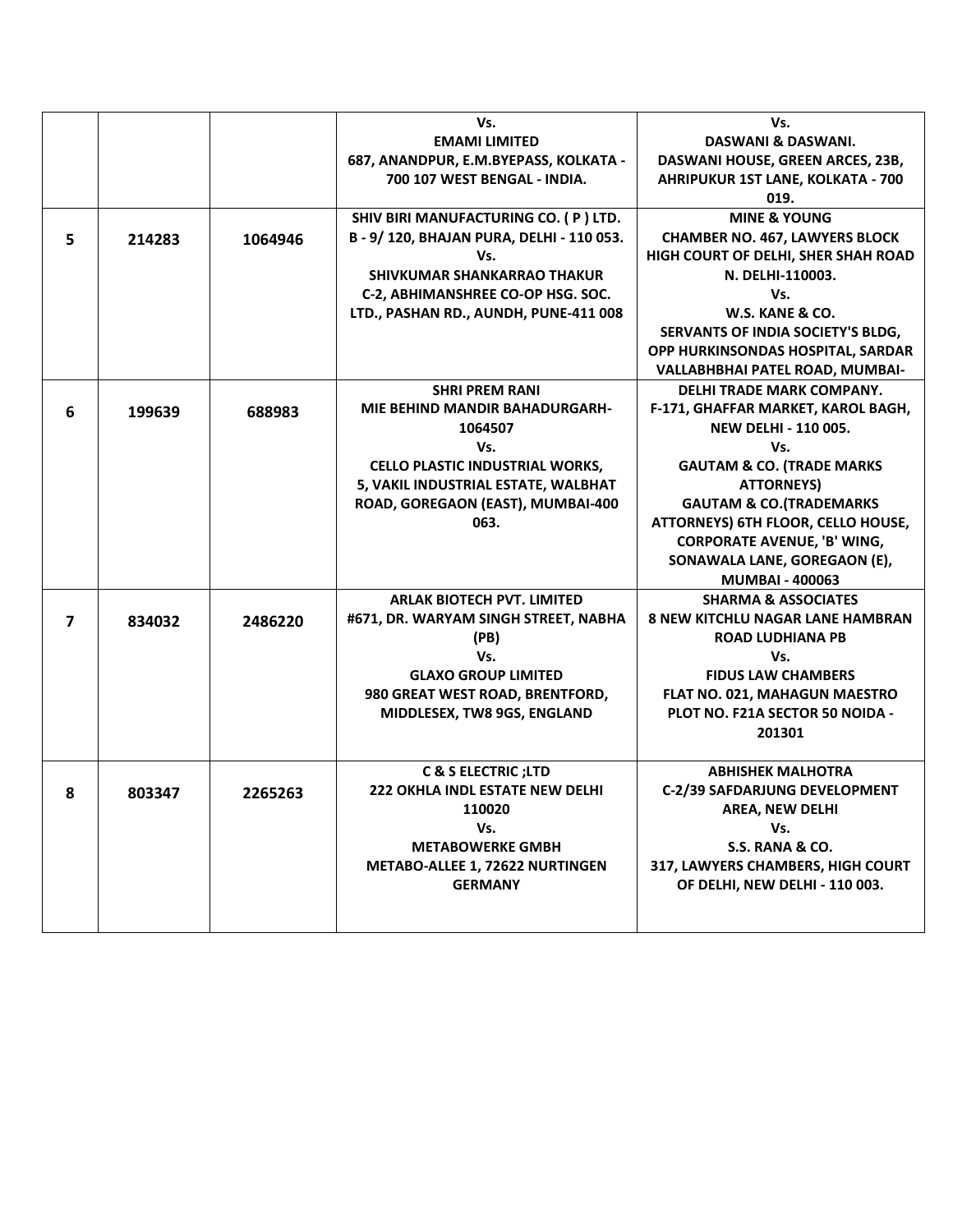



 **011-28031838 011-28032406 Fax no. 28032381**

**GOVERNMENT OF INDIA MINISTRY OF COMMERCE & INDUSTRY Plot No.32, Sector – 14, Dwarka NEW DELHI - 110078.**

### **NAME OF HEARING OFFICER: SH. SACHIN SHARMA (DEPUTY REGISTRAR)**

**TIME: 11:00 AM. DATE: 12.05.2022**

| S. No          | <b>OPPOSITION</b> | <b>APPLICATION</b> | <b>NAME OF PARTIES</b>                  | <b>NAME OF REPRESENTATIVE.</b>             |
|----------------|-------------------|--------------------|-----------------------------------------|--------------------------------------------|
|                | NO.               | NO.                |                                         |                                            |
|                |                   |                    |                                         |                                            |
|                |                   |                    | K.-W. PFANNENSCHMIDT GMBH               | <b>NIHARIKA SINGH</b>                      |
| 1              | 873195            | 3015132            | <b>HABICHTHORST 34-36 22459 HAMBURG</b> | MIRANDAH ASIA (INDIA), LEVEL 5,            |
|                |                   |                    | <b>GERMANY</b>                          | <b>CADDIE COMMERCIAL TOWER,</b>            |
|                |                   |                    | Vs.                                     | <b>HOSPITALITY DISTRICT, AEROCITY, IGI</b> |
|                |                   |                    | <b>GALDERMA SA.,</b>                    | AIRPORT, NEW DELHI-110037                  |
|                |                   |                    | ZUGERSTRASSE 8 CH6330 CHAM              | Vs.                                        |
|                |                   |                    | <b>SWITZERLAND</b>                      | <b>ANAND AND ANAND.</b>                    |
|                |                   |                    |                                         | <b>B-41, NIZAMUDDIN EAST,</b>              |
|                |                   |                    |                                         | <b>NEW DELHI - 110 013.</b>                |
|                |                   |                    | <b>AGILENT TECHNOLOGIES, INC.</b>       | <b>LALL &amp; SETHI</b>                    |
| $\overline{2}$ | 861863            | 2205278            | 5301 STEVENS CREEK BOULEVARD, SANTA     | D-17, N.D.S.E.-II NEW DELHI-49             |
|                |                   |                    | CLARA, CALIFORNIA 95051, U.S.A.         | Vs.                                        |
|                |                   |                    | Vs.                                     | <b>MARKS &amp; RIGHTS</b>                  |
|                |                   |                    | <b>V-GUARD INDUSTRIES PVT. LTD.</b>     | 42/2421, THALIATH BUILDING, ST.            |
|                |                   |                    | 42/962, VENNALA HIGH SCHOOL ROAD,       | BENEDICT ROAD, KACHERIPPADY KOCHI-         |
|                |                   |                    | VENNALA, KOCHI-682028 KERALA STATE      | 682 018.                                   |
|                |                   |                    | K.-W. PFANNENSCHMIDT GMBH               | <b>NIHARIKA SINGH</b>                      |
| 3              | 873196            | 3015132            | <b>HABICHTHORST 34-36 22459 HAMBURG</b> | MIRANDAH ASIA (INDIA), LEVEL 5,            |
|                |                   |                    | <b>GERMANY</b>                          | <b>CADDIE COMMERCIAL TOWER,</b>            |
|                |                   |                    | Vs.                                     | <b>HOSPITALITY DISTRICT, AEROCITY, IGI</b> |
|                |                   |                    | <b>GALDERMA SA.,</b>                    | AIRPORT, NEW DELHI-110037                  |
|                |                   |                    | ZUGERSTRASSE 8 CH6330 CHAM              | Vs.                                        |
|                |                   |                    | <b>SWITZERLAND</b>                      | <b>ANAND AND ANAND.</b>                    |
|                |                   |                    |                                         | <b>B-41, NIZAMUDDIN EAST,</b>              |
|                |                   |                    |                                         | <b>NEW DELHI - 110 013.</b>                |
|                |                   |                    | <b>AGED BARRELS &amp; CASKS LLP</b>     | <b>ABHISHEK MOHAN SINHA ADV.,</b>          |
| 4              | 1090913           | 4582748            | 5, DEFENCE COLONY, JALANDHAR,           | C-218 SEC-10 VASUNDHARA , NEAR             |
|                |                   |                    | PUNJAB, 144001 INDIA                    | <b>VANASTHALI PUBLIC SCHOOL</b>            |
|                |                   |                    | Vs.                                     | GHAZIABAD-201012 U.P                       |
|                |                   |                    | THE SCOTCH WHISKY ASSOCIATION           | Vs.                                        |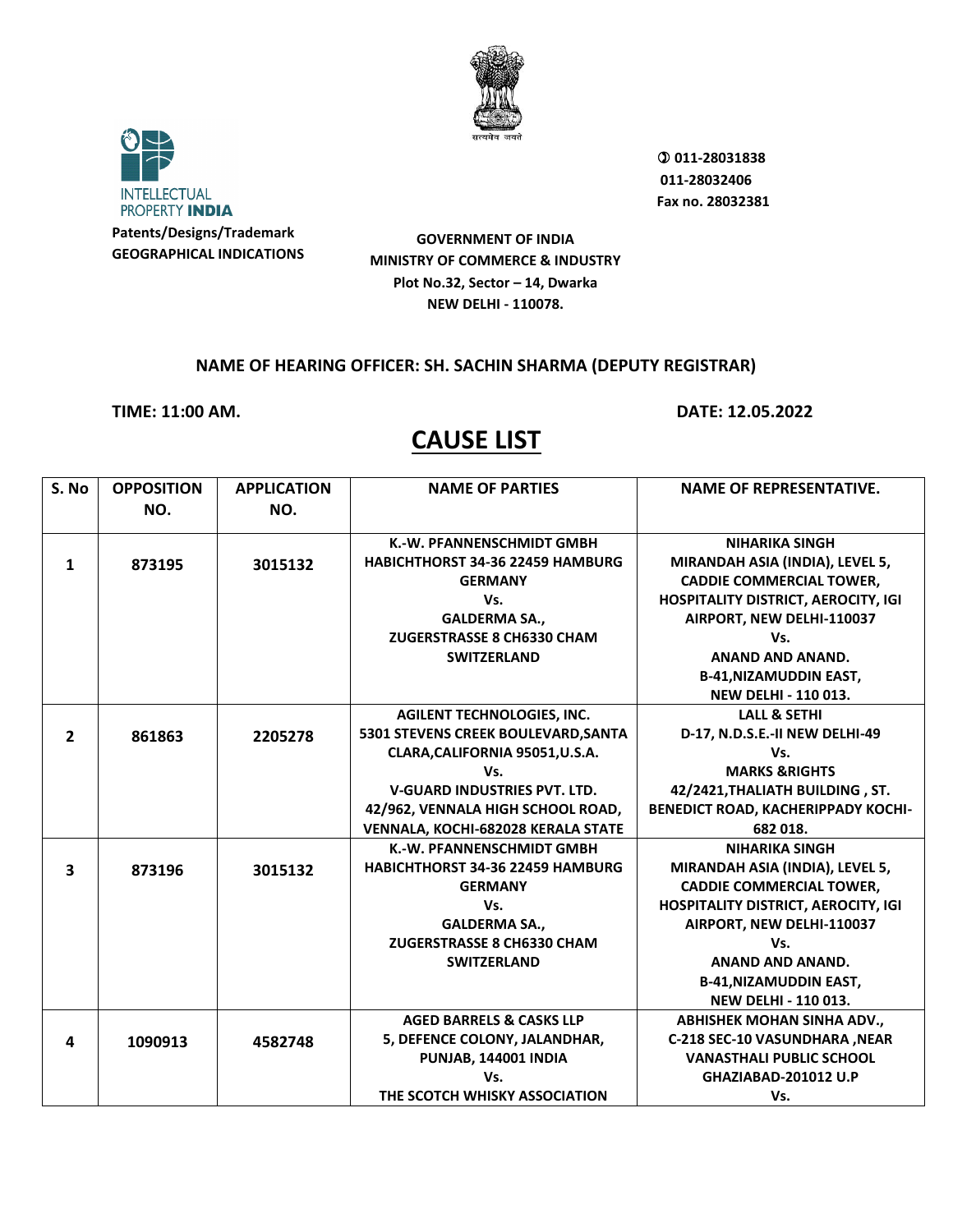|                |        |         | <b>1ST FLOOR, QUARTERMILE TWO, 2 LISTER</b> | <b>K &amp; S PARTNERS</b>                |
|----------------|--------|---------|---------------------------------------------|------------------------------------------|
|                |        |         | SQUARE, EDINBURGH EH3 9GL,                  | 515 - B, PLATINUM TOWER, 5TH FLOOR,      |
|                |        |         | <b>SCOTLAND, UNITED KINGDOM</b>             | SOHNA ROAD, SECTOR - 47, GURGAON -       |
|                |        |         |                                             | 122002, NATIONAL CAPITAL REGION,         |
|                |        |         |                                             | <b>INDIA</b>                             |
|                |        |         | <b>JABARARAM MALI</b>                       | <b>LALJI ADVOCATES</b>                   |
| 5              | 802641 | 2267109 | 8/108 NEHRU GALI 60 FUTTA ROAD              | A - 48, (LALJI HOUSE) YOJNA VIHAR,       |
|                |        |         | VISHWAS NAGAR SHAHDARA DELHI-               | DELHI-110092.                            |
|                |        |         | 110032                                      | Vs.                                      |
|                |        |         | Vs.                                         | <b>NANAVATI ASSOCIATES</b>               |
|                |        |         | <b>NIRMALTD</b>                             | SATYAM CORPORATE SQUARE, BLOCK-B,        |
|                |        |         | NIRMA HOUSE, ASHRAM ROAD,                   | BEHIND RAJPATH CLUB, BODAKDEV,           |
|                |        |         | AHMEDABAD-380009, GUJARAT STATE,            | AHMEDABAD - 380 054, GUJARAT             |
|                |        |         | <b>INDIA</b>                                |                                          |
|                |        |         | <b>MKR LIGHTINGS PVT. LTD</b>               | S. M. GUPTA & CO.                        |
| 6              | 877199 | 2483324 | A-2/6 PARTEEK APARTMENT PASCHIM             | 262, LAWYERS CHAMBERS, CRIMINAL          |
|                |        |         | <b>VIHAR DELHI 63</b>                       | SIDE, TIS HAZARI COURT, DELHI - 110 054. |
|                |        |         | Vs.                                         | Vs.                                      |
|                |        |         | <b>ESSKAY INDUSTRIES</b>                    | <b>GARGI SEN</b>                         |
|                |        |         | 10, MAIN ROAD, TARUN NAGAR,                 | D.SEN&CO. 6, OLD POST OFFICE STREET,     |
|                |        |         | GUWAHATI-781005, ASSAM                      | GROUND FLOOR, KOLKATA-700001             |
|                |        |         | S. KALJEET SINGH WADHWA                     | <b>LALJI ADVOCATES</b>                   |
| $\overline{7}$ | 940216 | 2486312 | L-69, SECTOR-3, DSIDC, BAWANA               | A - 48, (LALJI HOUSE) YOJNA VIHAR,       |
|                |        |         | INDUSTRIAL AREA, BAWANA, NEW DELHI          | DELHI-110092.                            |
|                |        |         | Vs.                                         | Vs.                                      |
|                |        |         | <b>KANERO COSMETICS.</b>                    | <b>KANERO COSMETICS.</b>                 |
|                |        |         | 602/2/E/1 A, MOTI RAM ROAD,                 | 602/2/E/1 A, MOTI RAM ROAD,              |
|                |        |         | <b>CHHANGA LOHAR WALI GALI,</b>             | <b>CHHANGA LOHAR WALI GALI,</b>          |
|                |        |         | SHAHDARA, DELHI-110032.                     | SHAHDARA, DELHI-110032.                  |
|                |        |         | <b>SUNIL KUMAR JINDAL</b>                   | <b>LALJI TRADE MARK CO.</b>              |
| 8              | 801234 | 2264301 | <b>MANZINE FLOOR IST FLOOR, 2ND FLOOR,</b>  | A/48, YOJNA VIHAR,                       |
|                |        |         | 458-466 GALI NO 8 SHAMBHU NATH              | DELHI - 110 092.                         |
|                |        |         | <b>COMPOUND FRIEND COLONY INDL AREA</b>     | Vs.                                      |
|                |        |         | <b>SHAHDARA DELHI 95</b>                    | ASHOKA & CO.                             |
|                |        |         | Vs.                                         | 4, CENTRAL LANE,                         |
|                |        |         | <b>ESSAR FERRO ALLOYS COMPANY</b>           | <b>BENGALI MARKET,</b>                   |
|                |        |         | C-9/86, SECTOR-8, ROHINI,                   | <b>NEW DELHI - 110 001.</b>              |
|                |        |         | <b>NEW DLEHI 110085</b>                     |                                          |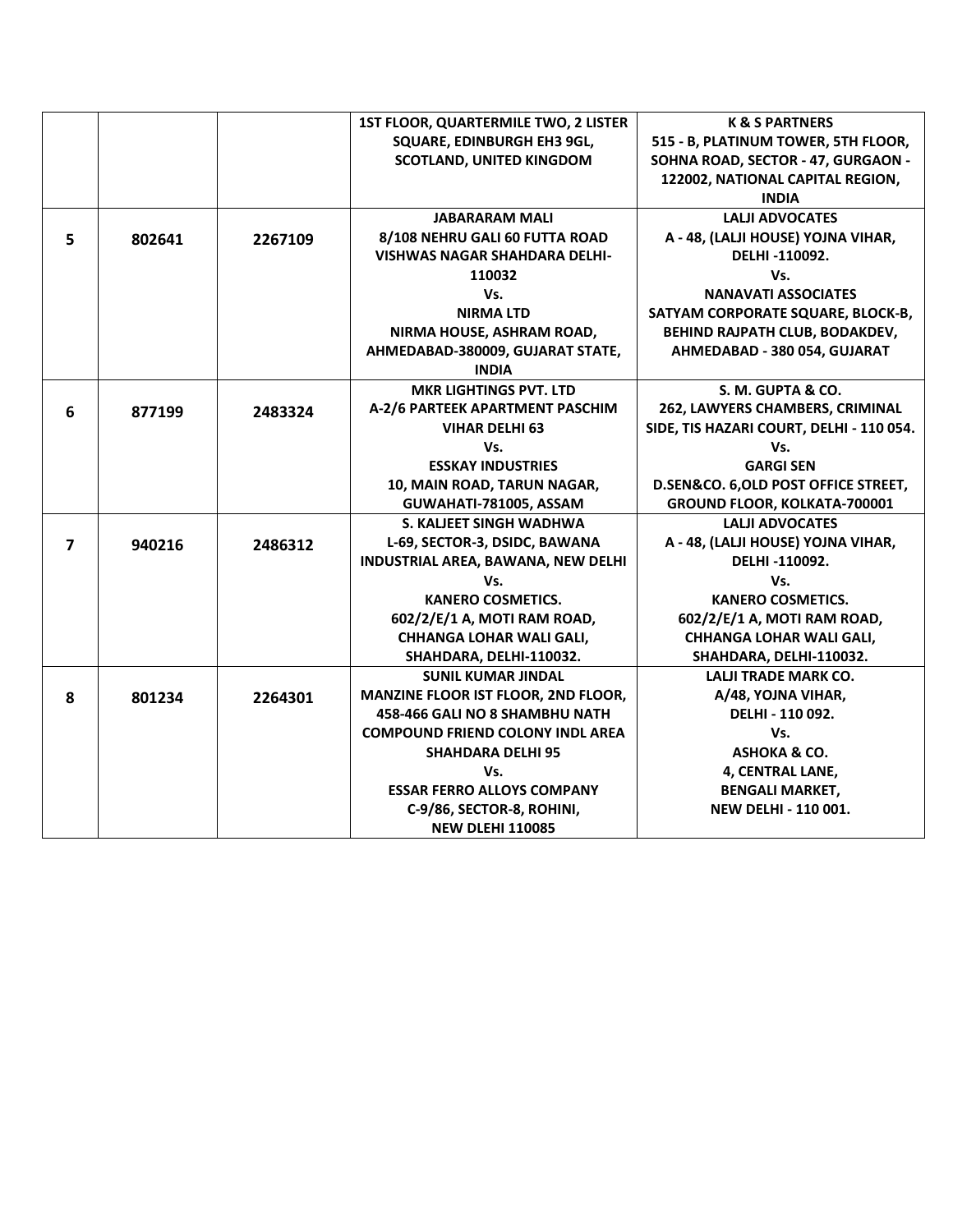



 **011-28031838 011-28032406 Fax no. 28032381**

**GOVERNMENT OF INDIA MINISTRY OF COMMERCE & INDUSTRY Plot No.32, Sector – 14, Dwarka NEW DELHI - 110078.**

### **NAME OF HEARING OFFICER: SH. SACHIN SHARMA (DEPUTY REGISTRAR)**

**TIME: 11:00 AM. DATE: 17.05.2022**

| S. No                   | <b>OPPOSITION</b> | <b>APPLICATION</b> | <b>NAME OF PARTIES</b>                 | <b>NAME OF REPRESENTATIVE.</b>        |
|-------------------------|-------------------|--------------------|----------------------------------------|---------------------------------------|
|                         | NO.               | NO.                |                                        |                                       |
|                         |                   |                    |                                        |                                       |
|                         |                   |                    | <b>AGED BARRELS &amp; CASKS LLP</b>    | THE SCOTCH WHISKY ASSOCIATION         |
| 1                       | 1102155           | 4582745            | 5, DEFENCE COLONY, JALANDHAR,          | 1ST FLOOR, QUARTERMILE TWO, 2 LISTER  |
|                         |                   |                    | PUNJAB, 144001 INDIA                   | SQUARE, EDINBURGH EH3 9GL,            |
|                         |                   |                    | Vs.                                    | <b>SCOTLAND, UNITED KINGDOM</b>       |
|                         |                   |                    | <b>ABHISHEK MOHAN SINHA ADV.,</b>      | Vs.                                   |
|                         |                   |                    | C-218 SEC-10 VASUNDHARA , NEAR         | <b>K &amp; S PARTNERS</b>             |
|                         |                   |                    | <b>VANASTHALI PUBLIC SCHOOL</b>        | 515 - B, PLATINUM TOWER, 5TH FLOOR,   |
|                         |                   |                    | GHAZIABAD-201012 U.P                   | SOHNA ROAD, SECTOR - 47, GURGAON -    |
|                         |                   |                    |                                        | 122002, NATIONAL CAPITAL REGION,      |
|                         |                   |                    |                                        | <b>INDIA</b>                          |
|                         |                   |                    | <b>KAMDHENU ISPAT LTD</b>              | <b>DELHI REGISTRATION SERVICES</b>    |
| $\overline{2}$          | 903716            | 1793403            | 2ND FLOOR TOWER A BUILDING NO.9        | 52, SUKHDEV VIHAR, MATHURA ROAD,      |
|                         |                   |                    | DLF CYBER CITY PHASE-III GURGAON,      | <b>NEW DELHI-110 025.</b>             |
|                         |                   |                    | <b>HARYANA</b>                         | Vs.                                   |
|                         |                   |                    | Vs.                                    | <b>G. D. BANSAL &amp; ASSOCIATES.</b> |
|                         |                   |                    | JUGAL KISHORE GUPTA S/o. Late. SH.     | M-118-B, MAHESH COLONY, LAXMI         |
|                         |                   |                    | MAMRAJ GUPTA TRADING AS M/s.           | MANDIR PHATAK, JAIPUR - 302 015.      |
|                         |                   |                    | <b>KAMDHENU DAIRY</b>                  | (RAJASTHAN)                           |
|                         |                   |                    | ROOPBAS ROAD, NEAR PREM KUNJ           |                                       |
|                         |                   |                    | KOTHI, ALWAR (RAJ.)                    |                                       |
|                         |                   |                    | MR. SURESH KUMAR PROP. OF JINDAL       | <b>TMR SOLUTIONS</b>                  |
| $\overline{\mathbf{3}}$ | 1037947           | 4336439            | <b>STAR INDUSTRY</b>                   | M-10, ANUPAM BHAWAN COMMERCIAL        |
|                         |                   |                    | <b>NEAR VISHAL MEGA MART, PINJORE,</b> | COMPLEX, AZADPUR, DELHI-110033.       |
|                         |                   |                    | <b>HARYANA-134102</b>                  | Vs.                                   |
|                         |                   |                    | Vs.                                    | <b>INDIA REGISTRATION SERVICE.</b>    |
|                         |                   |                    | <b>SAROJ BALA</b>                      | VAKILON WALI GALI, UDMIPURA, (NEAR    |
|                         |                   |                    | M/S JINDAL PLASTIC HUB, NEAR VISHAL    | SHANT MAI HOTEL), ROHTAK -124001.     |
|                         |                   |                    | MEGA MART, KALKA SHIMLA ROAD,          | (HARYANA)                             |
|                         |                   |                    | <b>PINJORE - 134102</b>                |                                       |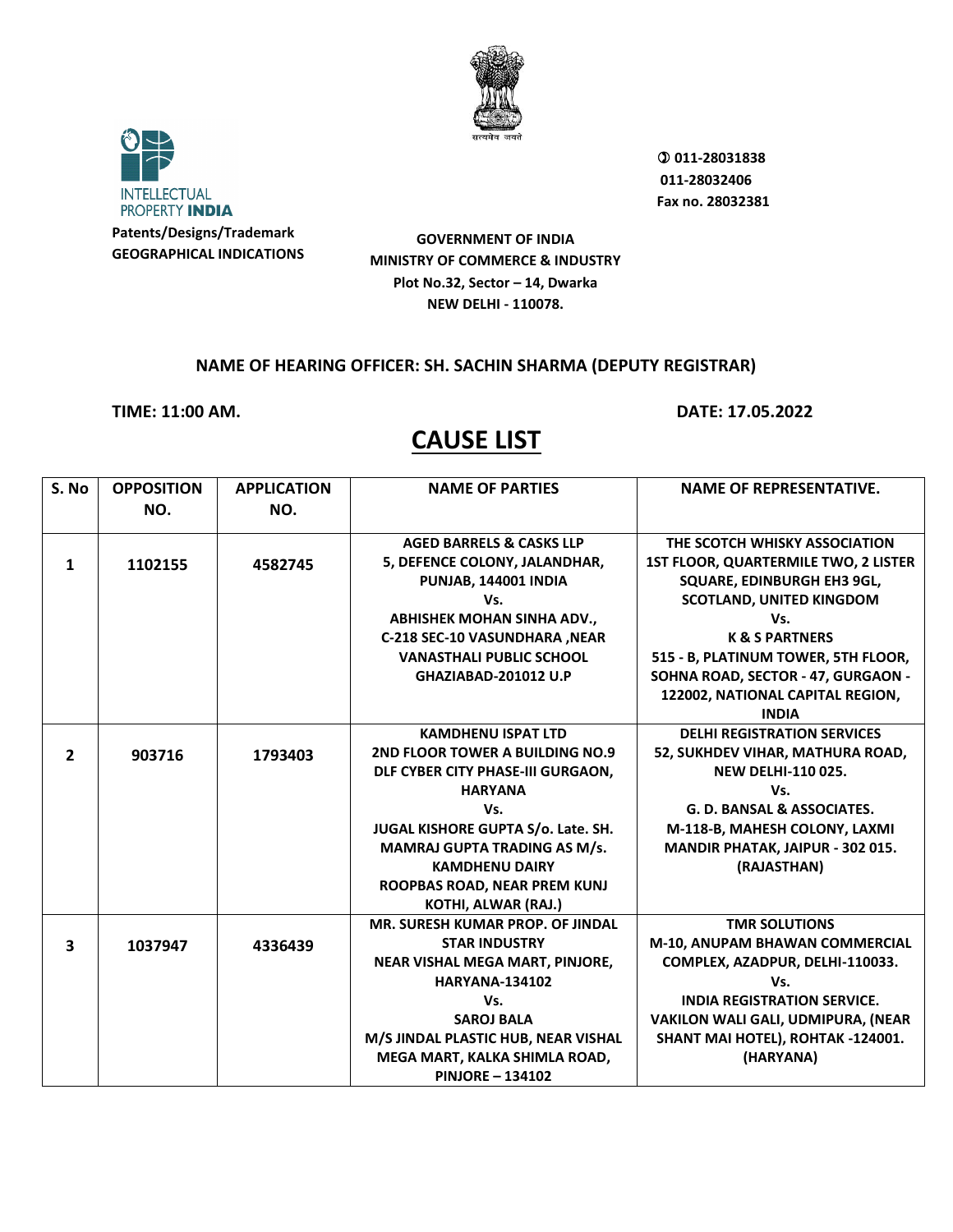|                |         |         | <b>GURUNANAK RUBBER INDUSTRIES</b>     | <b>MAHTTA &amp; CO</b>                    |
|----------------|---------|---------|----------------------------------------|-------------------------------------------|
| 4              | 1141962 | 4976385 | D-255, PHASE-VIII, FOCAL POINT,        | 43-B/3, UDHAM SINGH NAGAR,                |
|                |         |         | LUDHIANA-141010 (PB.)                  | LUDHIANA. 141001 (PUNJAB)                 |
|                |         |         | Vs.                                    | Vs.                                       |
|                |         |         | <b>DUNLOP AIRCRAFT TYRES LIMITED</b>   | <b>LALL &amp; SETHI</b>                   |
|                |         |         | <b>40 FORT PARKWAY, ERDINGTON,</b>     | D-17, SOUTH EXTENSION PART - 2,           |
|                |         |         | BIRMINGHAM - B24 9HL, ENGLAND,         | <b>NEW DELHI-110049</b>                   |
|                |         |         | <b>UNITED KINGDOM</b>                  |                                           |
|                |         |         | <b>MOREPEN LABORATORIES LTD.,</b>      | <b>LALJI ADVOCATES</b>                    |
| 5              | 812231  | 2416697 | 416-420, ANTRIKSH BHAWAN, 22, K.G.     | A - 48, (LALJI HOUSE) YOJNA VIHAR,        |
|                |         |         | MARG, NEW DELHI -110 101.              | DELHI-110092.                             |
|                |         |         | Vs.                                    | Vs.                                       |
|                |         |         | <b>MICRO LABS LTD.</b>                 | V. RAVI, ADVOCATE.                        |
|                |         |         | NO. 27, RACE COURSE ROAD,              | AP.1396, 31ST STREET, VI SECTOR, K.K.     |
|                |         |         | <b>BANGALORE - 560001</b>              | NAGAR, CHENNAI - 600 078.                 |
|                |         |         | <b>MOREPEN LABORATORIES LTD.,</b>      | <b>LALJI ADVOCATES</b>                    |
| 6              | 808495  | 2416696 | 416-420, ANTRIKSH BHAWAN, 22, K.G.     | A - 48, (LALJI HOUSE) YOJNA VIHAR,        |
|                |         |         | MARG, NEW DELHI -110 101.              | DELHI-110092.                             |
|                |         |         | Vs.                                    | Vs.                                       |
|                |         |         | <b>MICRO LABS LIMITED</b>              | V. RAVI, ADVOCATE.                        |
|                |         |         | NO. 27, RACE COURSE ROAD,              | AP.1396, 31ST STREET, VI SECTOR, K.K.     |
|                |         |         | <b>BANGLORE - 560 001</b>              | NAGAR, CHENNAI - 600 078.                 |
|                |         |         | <b>DEVYANI FOOD INDUSTRIES LIMITED</b> | D K LALWANI & CO.                         |
| $\overline{7}$ | 877729  | 3285973 | F-2/7, OKHLA INDUSTRIAL AREA, PHASE-I, | 403, SHAKUNTALA BUILDING, 59, NEHRU       |
|                |         |         | <b>NEW DELHI-110020.</b>               | PLACE, NEW DELHI-110019.                  |
|                |         |         | Vs.                                    | Vs.                                       |
|                |         |         | <b>M.K. RAO FAMILY TRUST</b>           | <b>RAO &amp; RAO</b>                      |
|                |         |         | 4E, SURYA TOWERS, S.P.ROAD,            | 12-10-651/3 ROAD NO 2, INDIRANAGAR        |
|                |         |         | <b>SECUNDERABAD (TS)</b>               | <b>WARASIGUDA, SECUNDERABAD - 500</b>     |
|                |         |         |                                        | 061. (A.P).                               |
|                |         |         | SANJIV KUMAR LAMDIWAL                  | <b>TYAGI CERTIFICATIONS SERVICES PVT.</b> |
| 8              | 880748  | 3296767 | VPO. GOLAGARH, TEHSIL & DISTT.         | LTD.                                      |
|                |         |         | <b>BHIWANI, HARYANA</b>                | 3/112, LALITA PARK, LAXMI NAGAR,          |
|                |         |         | Vs.                                    | DELHI-92                                  |
|                |         |         | <b>SSE PLC</b>                         | Vs.                                       |
|                |         |         | <b>INVERALMOND HOUSE, 200 DUNKELD</b>  | <b>ANAND AND ANAND.</b>                   |
|                |         |         | ROAD, PERTH, PH13AQ, UNITED            | <b>B-41, NIZAMUDDIN EAST,</b>             |
|                |         |         | <b>KINGDOM</b>                         | <b>NEW DELHI - 110 013.</b>               |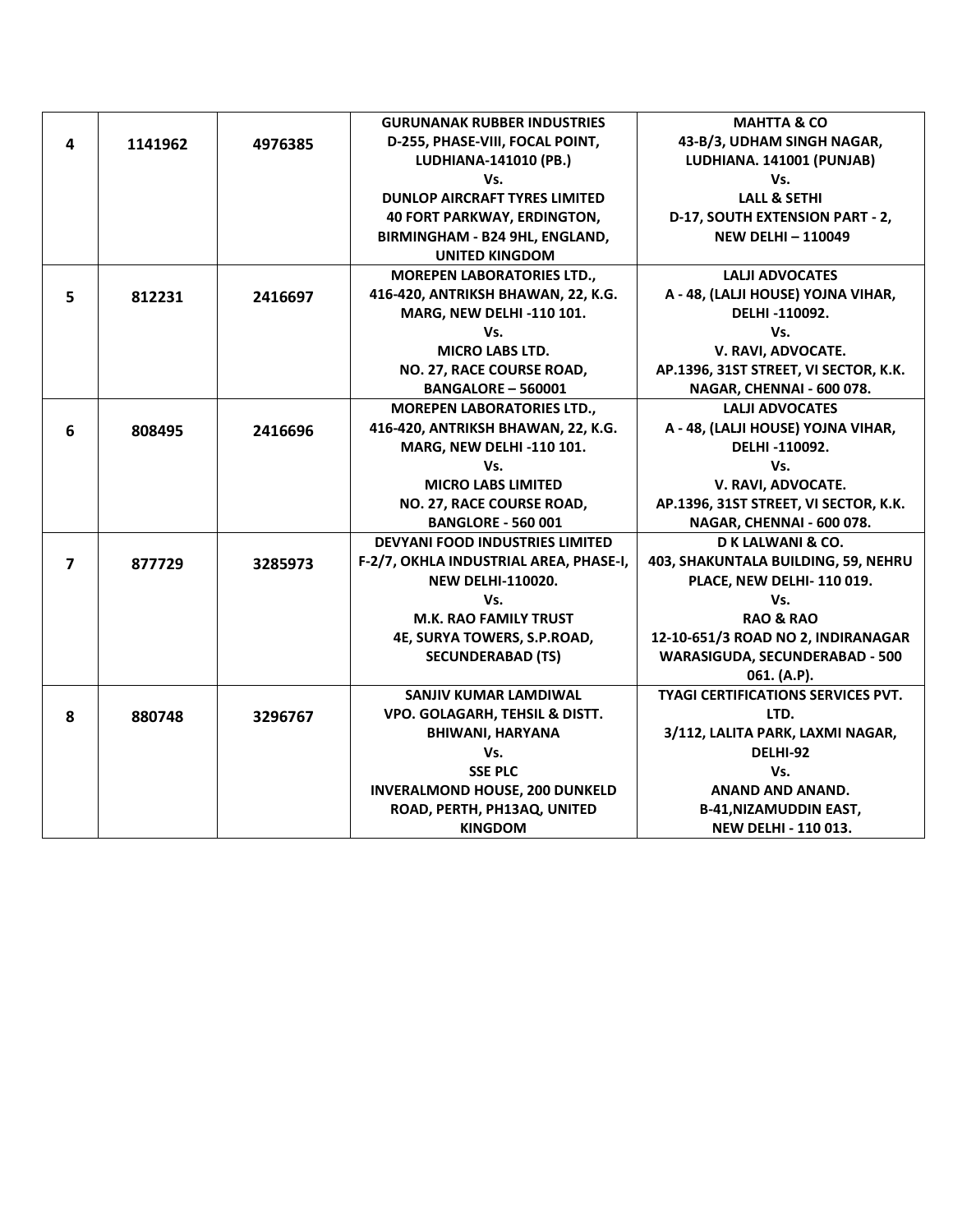



 **011-28031838 011-28032406 Fax no. 28032381**

**GOVERNMENT OF INDIA MINISTRY OF COMMERCE & INDUSTRY Plot No.32, Sector – 14, Dwarka NEW DELHI - 110078.**

#### **NAME OF HEARING OFFICER: SH. SACHIN SHARMA (DEPUTY REGISTRAR)**

**TIME: 11:00 AM. DATE: 18.05.2022**

| S. No                   | <b>OPPOSITION</b> | <b>APPLICATION</b> | <b>NAME OF PARTIES</b>                 | <b>NAME OF REPRESENTATIVE.</b>              |
|-------------------------|-------------------|--------------------|----------------------------------------|---------------------------------------------|
|                         | NO.               | NO.                |                                        |                                             |
|                         |                   |                    |                                        |                                             |
|                         |                   |                    | <b>BERRY TARTS LLP.</b>                | <b>KRISHNA TRADE MARK BUREAU</b>            |
| 1                       | 1068954           | 3124120            | C-41, UDYOG KUNJ, PANKI SITE-5, KANPUR | SA-17/130 M-M-3 (M.I.G.-3) ASHOK VIHAR      |
|                         |                   |                    | (U.P), INDIA.                          | <b>COLONY PHASE-II PAHARIA VARANASI U.P</b> |
|                         |                   |                    | Vs.                                    | Vs.                                         |
|                         |                   |                    | FACEBOOK, INC.                         | <b>ANA LAW GROUP</b>                        |
|                         |                   |                    | 1601 WILLOW ROAD, MENLO PARK,          | 303 MADHAVA PREMISES BANDRA KURLA           |
|                         |                   |                    | <b>CALIFORNIA 94025 USA</b>            | <b>COMPLEX BANDRA EAST MUMBAI 400 051</b>   |
|                         |                   |                    | <b>PUNEET KUMAR</b>                    | <b>GOVIL RATHI</b>                          |
| $\overline{2}$          | 1132381           | 5101830            | M/S GOYAL BROTHERS, TALANGA WALI       | 2ND FLOOR, AAKASHGANGA                      |
|                         |                   |                    | GALI, HISSARIA BAZAAR, SIRSA-125055,   | COMPLEX, PARIMAL UNDER BRIDGE, NR.          |
|                         |                   |                    | HARYANA, INDIA                         | SUVIDHA SHOPPING CENTRE, PALDI,             |
|                         |                   |                    | Vs.                                    | AHMEDABAD-380007.                           |
|                         |                   |                    | <b>AGRICULTURAL AND PROCESSED FOOD</b> | Vs.                                         |
|                         |                   |                    | PRODUCTS EXPORT DEVELOPMENT            | <b>K &amp; S PARTNERS</b>                   |
|                         |                   |                    | <b>AUTHORITY (APEDA)</b>               | 515-B, PLATINUM TOWER, 5TH FLOOR,           |
|                         |                   |                    | 3RD FLOOR, NCUI BUILDING, AUGUST       | SOHNA ROAD, SECTOR 47, GURGAON -            |
|                         |                   |                    | KRANTI MARG, NEW DELHI-110 016.        | 122002, NATIONAL CAPITAL REGION, INDIA      |
|                         |                   |                    | SANDEEP KUMAR MITTAL TRADING AS M/S    | <b>VINIT JAIN (ADV)</b>                     |
| $\overline{\mathbf{3}}$ | 1137723           | 5069232            | <b>ANAND MITTAL &amp; CO.</b>          | <b>60 SURYA NAGAR NEAR PUNJAB NATIONAL</b>  |
|                         |                   |                    | 87, DURGA NAGAR, OPP. GALI NO. 5,      | <b>BANK AGRA 282002 UP</b>                  |
|                         |                   |                    | <b>FIROZABAD</b>                       | Vs.                                         |
|                         |                   |                    | Vs.                                    | <b>RNA, IP ATTORNEYS</b>                    |
|                         |                   |                    | SWAROVSKI AKTIENGESELLESCHAFT          | 401-402, 4TH FLOOR, SUNCITY SUCCESS         |
|                         |                   |                    | DROSCHISTRASSE 15, FL-9495 TRIESEN,    | TOWER, SEC-65, GOLF COURSE EXTENSION        |
|                         |                   |                    |                                        | ROAD, GURGAON-122005 NATIONAL               |
|                         |                   |                    |                                        | <b>CAPITAL REGION (HARYANA)</b>             |
|                         |                   |                    | <b>INNEFU LABS PVT LTD</b>             | <b>VUTTS &amp; ASSOCIATES</b>               |
| 4                       | 1117888           | 4017079            | A-2/24, SHAKTI NAGAR EXTENSION, NEW    | SUITE NO. 704, THE CASTLE, PLOT 36-         |
|                         |                   |                    | <b>DELHI-110052</b>                    | A, SECTOR-56, GURGAON-110002.               |
|                         |                   |                    | Vs.                                    | (HARYANA).                                  |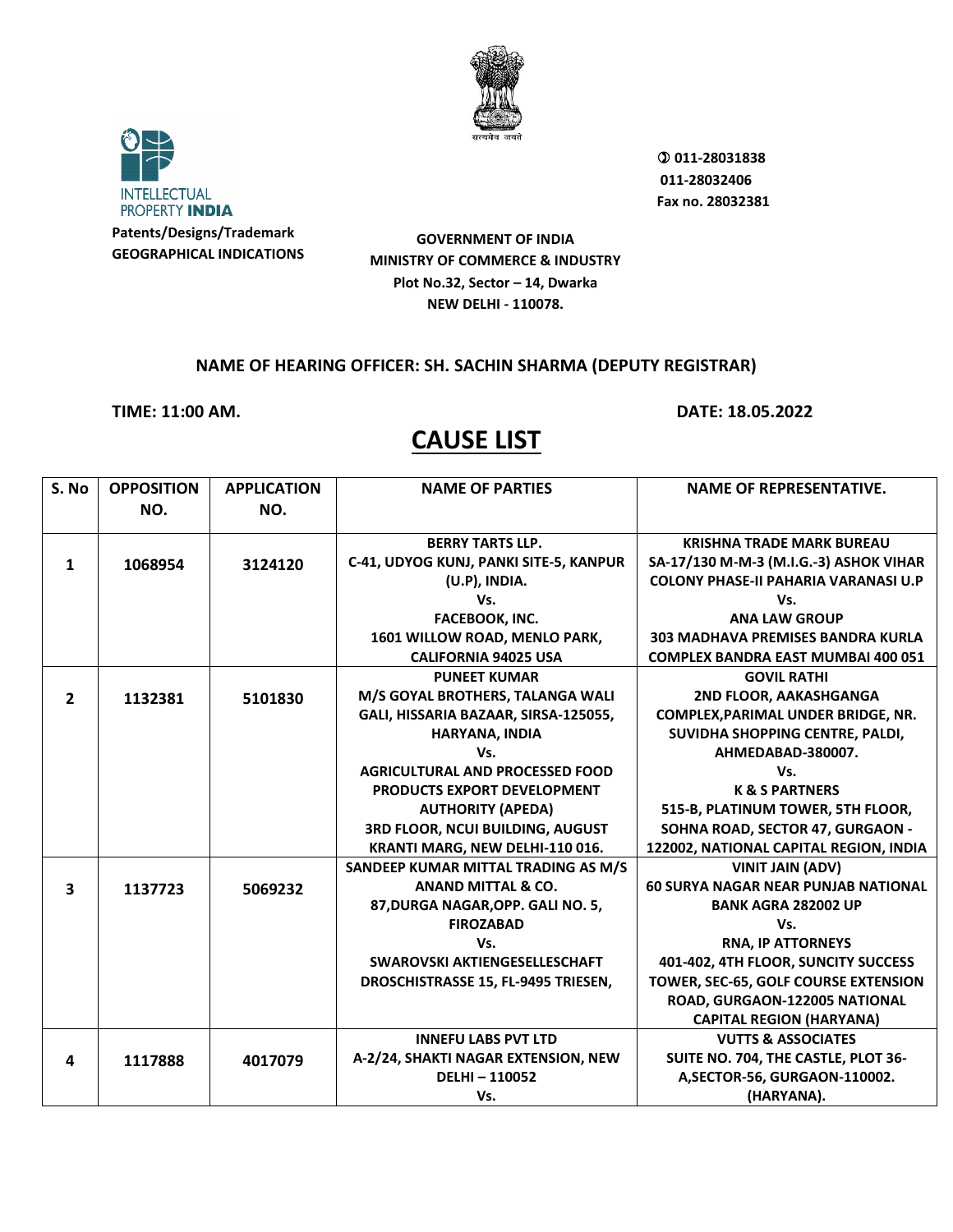|                |        |         | <b>SOLAR TURBINES INCORPORATED</b>           | Vs.                                    |
|----------------|--------|---------|----------------------------------------------|----------------------------------------|
|                |        |         | 2200 PACIFIC HIGHWAY, SAN DIEGO,             | <b>K &amp; S PARTNERS</b>              |
|                |        |         | <b>CALIFORNIA 92101, UNITED STATES OF</b>    | 515 - B, PLATINUM TOWER, 5TH FLOOR,    |
|                |        |         | <b>AMERICA</b>                               | SOHNA ROAD, SECTOR - 47, GURGAON -     |
|                |        |         |                                              | 122002, NATIONAL CAPITAL REGION, INDIA |
|                |        |         |                                              |                                        |
|                |        |         | <b>MANKIND PHARMA LIMITED</b>                | <b>DASWANI &amp; DASWANI</b>           |
| 5              | 848924 | 2749600 | 208, OKHLA INDUSTRIAL ESTATE, PHASE-III,     | DASWANI HOUSE, GREEN ACRES, 23B,       |
|                |        |         | <b>NEW DELHI-110020, INDIA</b>               | AHIRIPUKUR 1ST LANE, KOLKATA - 700 019 |
|                |        |         | Vs.                                          | Vs.                                    |
|                |        |         | <b>DEEPAK JOSHI</b>                          | <b>SUNDARESH A.V.</b>                  |
|                |        |         | NO.7, BELLARY ROAD, GANGENAHALLI,            | 301, 12TH AMAIN ROAD, 6TH BLOCK, RAJ   |
|                |        |         | <b>BANGALORE-560032</b>                      | AJINAGAR, BANGALORE - 560 010.         |
|                |        |         |                                              |                                        |
|                |        |         | <b>CHASVINDER SINGH</b>                      | <b>S.SINGH &amp; ASSOCIATES</b>        |
| 6              | 899879 | 3002294 | A-41, NANDA ROAD, ADARSH NAGAR,              | 213, 3RD FLOOR PARMANAND COLONY,       |
|                |        |         | DELHI-110033                                 | <b>DR. MUKHERJEE NAGAR DELHI-9</b>     |
|                |        |         | Vs.                                          | Vs.                                    |
|                |        |         | <b>SWISS AUTO PVT LTD</b>                    | <b>KALRA ASSOCIATES.</b>               |
|                |        |         | <b>B-2, SMA, INDUSTRIAL AREA, G T KARNAL</b> | A-99, PANKHA ROAD, OPP. BUS TRML.      |
|                |        |         | <b>ROAD, DELHI-110033</b>                    | UTTAM NAGAR, NEW DELHI - 110 059.      |
|                |        |         | <b>BIZIGHT SOLUTIONS PRIVATE LIMITED</b>     | <b>MANISHA T. KARIA</b>                |
| $\overline{7}$ | 908107 | 3458462 | A-3, FIRST FLOOR, S-515, GREATER KAILASH     | D-101, GROUND FLOOR, DEFENCE COLONY,   |
|                |        |         | -II, KALKAJI, NEW DELHI-110019.              | <b>NEW DELHI-110024.</b>               |
|                |        |         | Vs.                                          | Vs.                                    |
|                |        |         | <b>PANDA SECURITY S.L.</b>                   | <b>CHADHA AND CHADHA</b>               |
|                |        |         | CALLE SANTIAGO DE COMPOSTELA, 12, 1ª,        | F-46, HIMALAYA HOUSE, 23 KASTURBA      |
|                |        |         | 48003 BILBAO, BIZKAIA, SPAIN                 | GANDHI MARG, NEW DELHI - 110001,       |
|                |        |         |                                              | <b>INDIA</b>                           |
|                |        |         | <b>AJAY PURI</b>                             | <b>ABHINAV BHATIA</b>                  |
| 8              | 915820 | 3653015 | 33, THE MALL, SHOP NO. 2, GROUND             | A-213, 2ND FLOOR, PRASHANT VIHAR,      |
|                |        |         | FLOOR, MALL ROAD, AMRITSAR, PUNJAB           | <b>NEW DELHI-110085</b>                |
|                |        |         | STATE, INDIA.                                | Vs.                                    |
|                |        |         | Vs.                                          | <b>KHURANA &amp; KHURANA</b>           |
|                |        |         | SHRI RAJ KUMAR AND SHRI ROHIT ARORA,         | IFAIA CENTRE, S/20-22, GREATER NOIDA   |
|                |        |         | <b>PARTNERSHIP FIRM</b>                      | SHOPPING PLAZA, UPSIDC SITE IV, KASNA  |
|                |        |         | 3 AAN KAY VICTORY TOWER M.M.                 | ROAD, GREATER NOIDA - 201 308,         |
|                |        |         | MALVIYA ROAD AMRITSAR-143001,                | NATIONAL CAPITAL REGION, DELHI-        |
|                |        |         | <b>PUNJAB, IND</b>                           |                                        |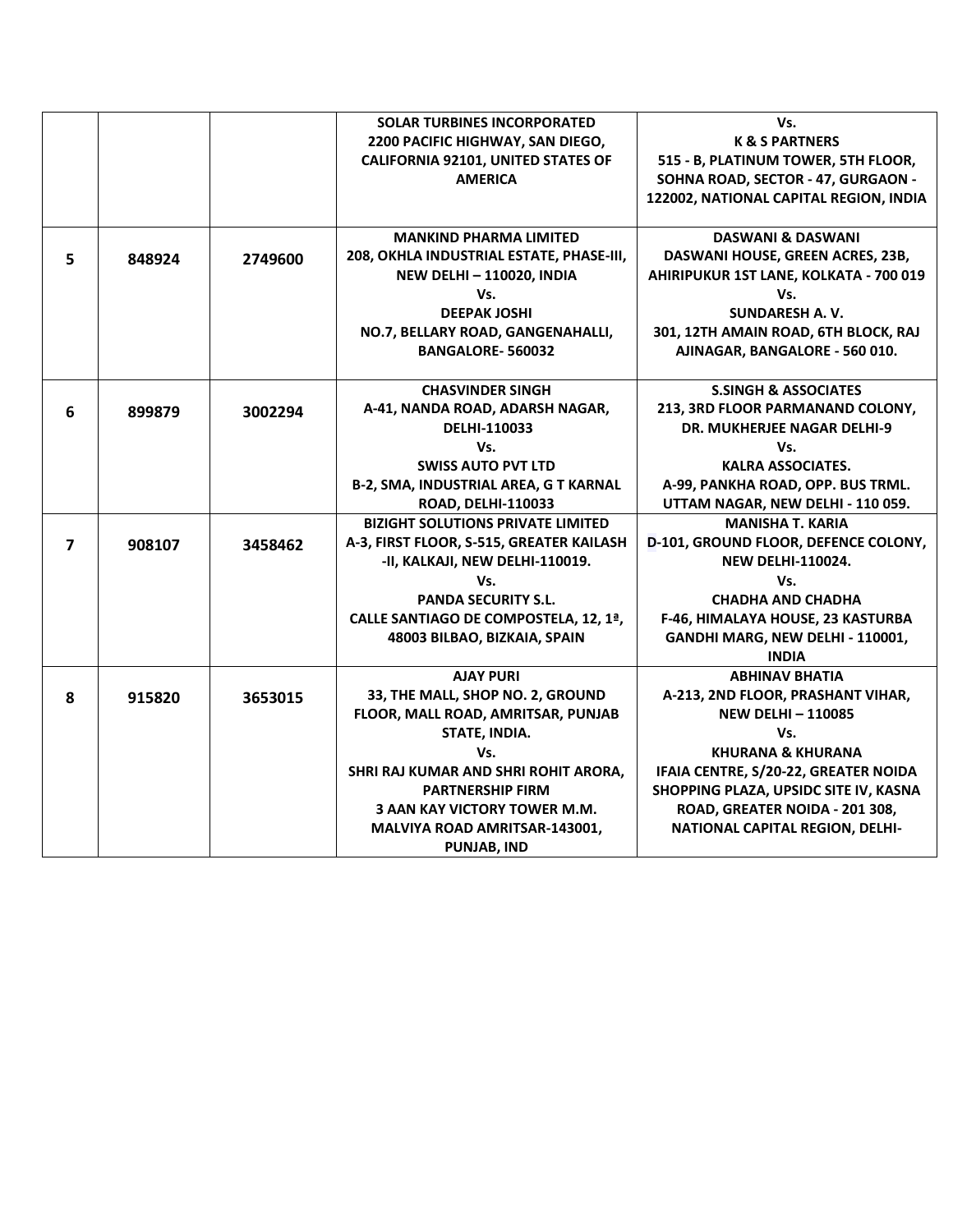



 **011-28031838 011-28032406 Fax no. 28032381**

**GOVERNMENT OF INDIA MINISTRY OF COMMERCE & INDUSTRY Plot No.32, Sector – 14, Dwarka NEW DELHI - 110078.**

#### **NAME OF HEARING OFFICER: SH. SACHIN SHARMA (DEPUTY REGISTRAR)**

**TIME: 11:00 AM. DATE: 19.05.2022**

| S. No          | <b>OPPOSITION</b> | <b>APPLICATION</b> | <b>NAME OF PARTIES</b>                       | <b>NAME OF REPRESENTATIVE.</b>            |
|----------------|-------------------|--------------------|----------------------------------------------|-------------------------------------------|
|                | NO.               | NO.                |                                              |                                           |
|                |                   |                    |                                              |                                           |
|                |                   |                    | <b>SUNNY MIRCHANDANI</b>                     | THE ACME COMPANY                          |
| 1              | 929460            | 2172516            | <b>B-103/2 NARAINA INDL AREA PHASE-I NEW</b> | B-41, NIZAMUDDIN EAST, NEW DELHI -        |
|                |                   |                    | <b>DELHI 110028</b>                          | 110013.                                   |
|                |                   |                    | Vs.                                          | Vs.                                       |
|                |                   |                    | <b>DINESH JAIN (HUF)</b>                     | <b>MADAMSER &amp; CO.</b>                 |
|                |                   |                    | 52/34, NAYAGANJ, KANPUR-208001 U.P.          | FLAT NO. E (GF), SAGAR APTS., 6,          |
|                |                   |                    |                                              | TILAK MARG, NEW DELHI-110001.             |
|                |                   |                    | <b>AJAY PURI</b>                             | <b>ABHINAV BHATIA</b>                     |
| $\overline{2}$ | 915821            | 3653016            | 33 THE MALL SHOP NO 2, GROUND FLOOR,         | A-213, 2ND FLOOR, PRASHANT VIHAR,         |
|                |                   |                    | <b>MALL ROAD, AMRITSAR PB</b>                | <b>NEW DELHI-110085</b>                   |
|                |                   |                    | Vs.                                          | Vs.                                       |
|                |                   |                    | SHRI RAJ KUMAR AND SHRI ROHIT ARORA,         | <b>KHURANA &amp; KHURANA</b>              |
|                |                   |                    | <b>PARTNERSHIP FIRM</b>                      | IFAIA CENTRE, S/20-22, GREATER NOIDA      |
|                |                   |                    | <b>3 AAN KAY VICTORY TOWER M.M.</b>          | SHOPPING PLAZA, UPSIDC SITE IV, KASNA     |
|                |                   |                    | <b>MALVIYA ROAD AMRITSAR-143001,</b>         | ROAD, GREATER NOIDA - 201 308,            |
|                |                   |                    | <b>PUNJAB, INDIA</b>                         | NATIONAL CAPITAL REGION, DELHI-           |
|                |                   |                    | <b>VISHNU &amp; COMPANY TRADEMARKS</b>       | THE ACME COMPANY                          |
| 3              | 944896            | 2410922            | PVT.LTD.                                     | <b>B-41, NIZAMUDDIN EAST, NEW DELHI -</b> |
|                |                   |                    | <b>R-649 NEW RAJENDRA NAGAR NEW DELHI-</b>   | 110013.                                   |
|                |                   |                    | 60                                           | Vs.                                       |
|                |                   |                    | Vs.                                          | <b>JYOTI DEWANI</b>                       |
|                |                   |                    | <b>JYOTI DEWANI</b>                          | PRAKASH KIRAN STORE NEAR STATE            |
|                |                   |                    | PRAKASH KIRAN STORE NEAR STATE BANK          | <b>BANK OF INDIA ADHARTAL JABALPUR-</b>   |
|                |                   |                    | OF INDIA ADHARTAL JABALPUR-482002            | 482002 M.P                                |
|                |                   |                    | M.P                                          |                                           |
|                |                   |                    | <b>VISHNU &amp; COMPANY TRADEMARKS</b>       | THE ACME COMPANY                          |
| 4              | 938606            | 2410924            | PVT.LTD.                                     | <b>B-41, NIZAMUDDIN EAST, NEW DELHI -</b> |
|                |                   |                    | <b>R-649 NEW RAJENDRA NAGAR NEW DELHI-</b>   | 110013.                                   |
|                |                   |                    | 60                                           | Vs.                                       |
|                |                   |                    | Vs.                                          | <b>JYOTI DEWANI</b>                       |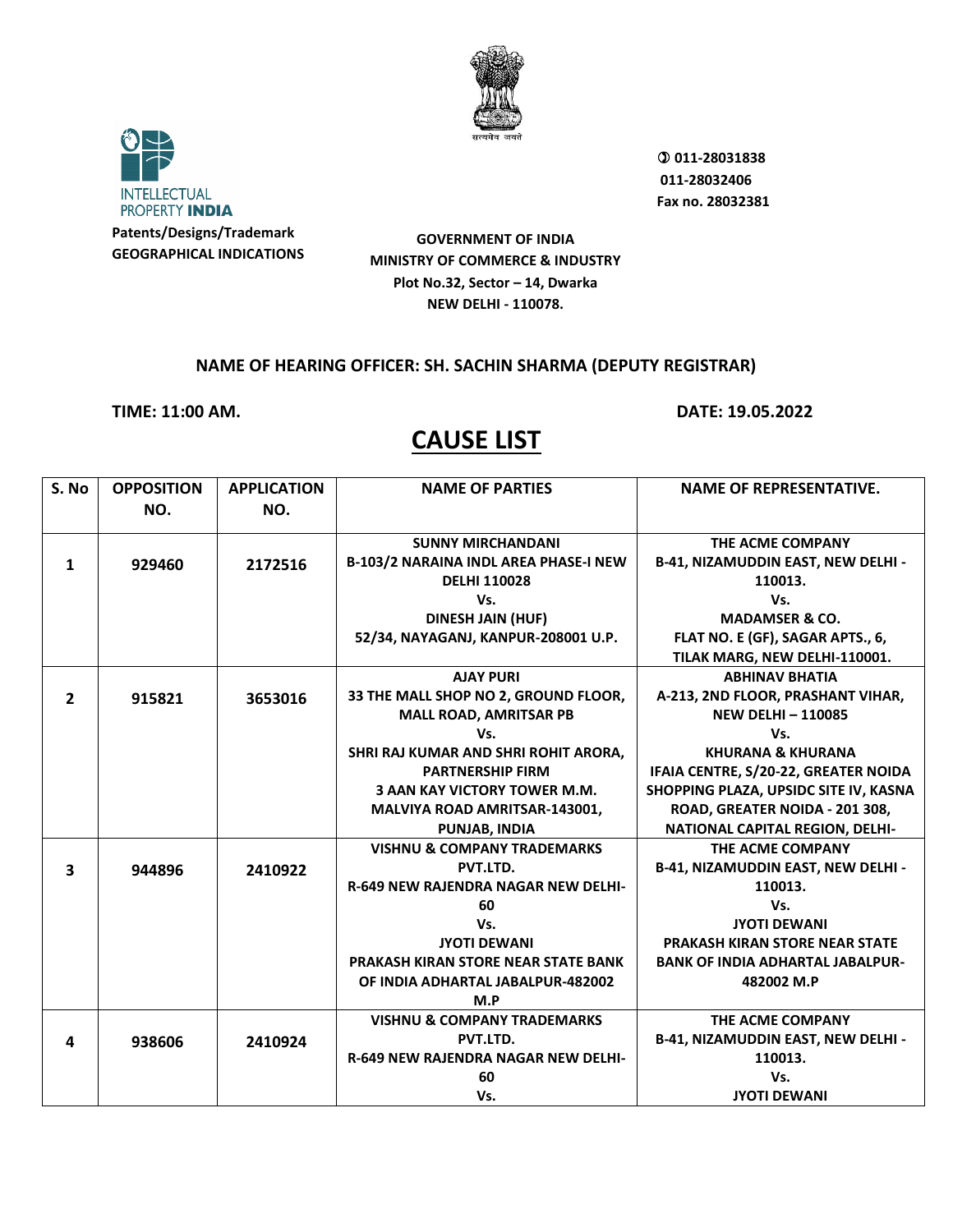|                         |         |         | <b>JYOTI DEWANI</b>                            | <b>PRAKASH KIRAN STORE NEAR STATE</b>     |
|-------------------------|---------|---------|------------------------------------------------|-------------------------------------------|
|                         |         |         | <b>PRAKASH KIRAN STORE NEAR STATE BANK</b>     | <b>BANK OF INDIA ADHARTAL JABALPUR-</b>   |
|                         |         |         | OF INDIA ADHARTAL JABALPUR-482002              | 482002 M.P                                |
|                         |         |         | M.P                                            |                                           |
|                         |         |         | <b>AMIRAF JEWELLERS</b>                        | <b>LABDHI KOCHAR &amp; ASSOCIATES</b>     |
| 5                       | 1089457 | 4548339 | FLAT NO301, 5TH FLOOR 26/72-D,                 | 302 OLIVE ARCADE, OFF. C. G. ROAD,        |
|                         |         |         | <b>CHANDRA LOK COMPLEX, BIRHANA ROAD</b>       | AHMEDABAD, GUJARAT - 380009               |
|                         |         |         | KANPUR-208001, UTTAR PRADESH, INDIA            | Vs.                                       |
|                         |         |         | Vs.                                            | ANAND AND ANAND.                          |
|                         |         |         | <b>GIORGIO ARMANI S.P.A.</b>                   | <b>B-41, NIZAMUDDIN EAST, NEW DELHI -</b> |
|                         |         |         | VIA BORGONUOVO 11, 20121 MILANO,               | 110 013.                                  |
|                         |         |         | <b>ITALY</b>                                   |                                           |
|                         |         |         | <b>SANDEEP MITTAL</b>                          | <b>S.SINGH &amp; ASSOCIATES</b>           |
| 6                       | 987667  | 2853468 | T-1/87, MANGOLPURI INDUSTRIAL AREA,            | 213, 3RD FLOOR PARMANAND COLONY,          |
|                         |         |         | PHASE-1, DELHI-110083                          | <b>DR. MUKHERJEE NAGAR DELHI-9</b>        |
|                         |         |         | Vs.                                            | Vs.                                       |
|                         |         |         | <b>CHANEL SARL</b>                             | <b>ANAND AND ANAND.</b>                   |
|                         |         |         | QUAI DU GÉNÉRAL-GUISAN 24, 1204                | <b>B-41, NIZAMUDDIN EAST,</b>             |
|                         |         |         | <b>GENEVA, SWITZERLAND AND ITS FORMER</b>      | <b>NEW DELHI - 110 013.</b>               |
|                         |         |         | <b>REGISTERED OFFICE AT BURGSTRASSE 26,</b>    |                                           |
|                         |         |         | CH-8750 GLARUS, SWITZERLAND                    |                                           |
|                         |         |         | MRS. CHANCHAL GOEL TRADING AS M/S G            | <b>INDIAN LEGAL &amp; TAX ADVISOR</b>     |
| $\overline{\mathbf{z}}$ | 1065061 | 4531650 | <b>COLLECTION</b>                              | CHAMBER NO. 301, 3RD FLOOR, B-22, G       |
|                         |         |         | 114-A, FIRST FLOOR, SOUTH ANARKALI             | D CHAMBER, EAST KRISHNA NAGAR,            |
|                         |         |         | <b>EXTENSION, KRISHNA NAGAR, DELHI</b>         | DELHI-110051                              |
|                         |         |         | 110051                                         | Vs.                                       |
|                         |         |         | Vs.                                            | <b>LALL &amp; SETHI</b>                   |
|                         |         |         | THE COCA-COLA COMPANY                          | D-17, SOUTH EXTENSION PART - 2,           |
|                         |         |         | ONE COCA-COLA PLAZA, ATLANTA,                  | <b>NEW DELHI - 110049</b>                 |
|                         |         |         | <b>GEORGIA, 30313, UNITED STATES OF</b>        |                                           |
|                         |         |         | <b>AMERICA</b>                                 |                                           |
|                         |         |         | <b>VIRENDER KUMAR TRADING AS V.K. &amp; CO</b> | <b>RAJNISH &amp; ASSOCIATES</b>           |
| 8                       | 1064524 | 4472754 | <b>HOUSE NO. 2410, STREET NO. BAWANA</b>       | 449, 2nd FLOOR, ABOVE CANARA BANK         |
|                         |         |         | ROAD, BLOCK-B NARELA, CITY, NORTH              | ATM, MAIN BUS STAND SANT NAGAR            |
|                         |         |         | WEST DELHI, DELHI-110040.                      | (BURARI) DELHI 110084                     |
|                         |         |         | Vs.                                            | Vs.                                       |
|                         |         |         | <b>AGRICULTURAL AND PROCESSED FOOD</b>         | <b>K &amp; S PARTNERS</b>                 |
|                         |         |         | PRODUCTS EXPORT DEVELOPMENT                    | 515-B, PLATINUM TOWER, 5TH FLOOR,         |
|                         |         |         | <b>AUTHORITY (APEDA)</b>                       | SOHNA ROAD, SECTOR 47, GURGAON -          |
|                         |         |         | 3RD FLOOR, NCUI BUILDING, AUGUST               | 122002, NATIONAL CAPITAL REGION,          |
|                         |         |         | KRANTI MARG, NEW DELHI-110 016.                | <b>INDIA</b>                              |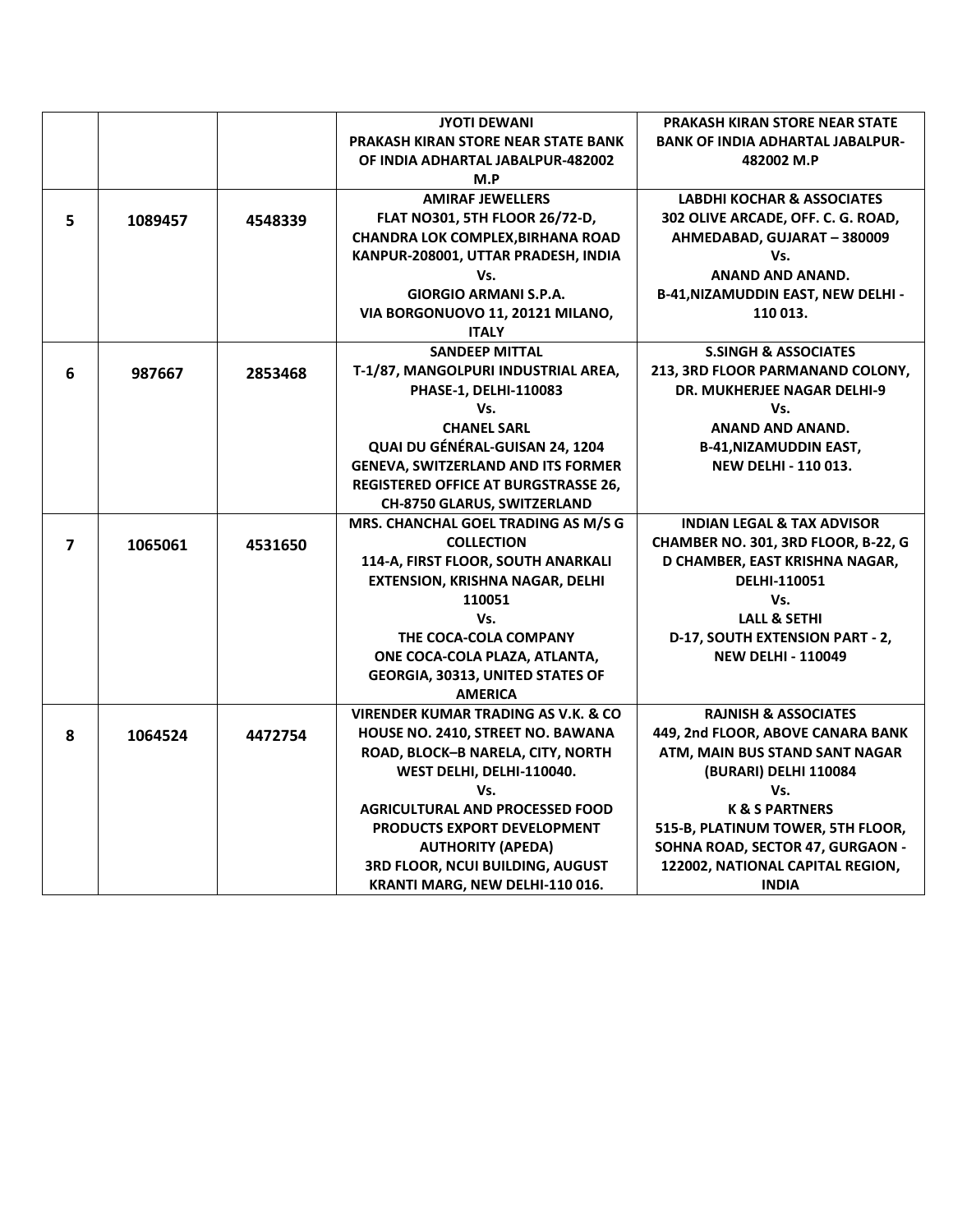



 **011-28031838 011-28032406 Fax no. 28032381**

**GOVERNMENT OF INDIA MINISTRY OF COMMERCE & INDUSTRY Plot No.32, Sector – 14, Dwarka NEW DELHI - 110078.**

#### **NAME OF HEARING OFFICER: SH. SACHIN SHARMA (DEPUTY REGISTRAR)**

**TIME: 11:00 AM. DATE: 23.05.2022**

| S. No                   | <b>OPPOSITION</b> | <b>APPLICATION</b> | <b>NAME OF PARTIES</b>                 | <b>NAME OF REPRESENTATIVE.</b>           |
|-------------------------|-------------------|--------------------|----------------------------------------|------------------------------------------|
|                         | NO.               | NO.                |                                        |                                          |
|                         |                   |                    |                                        |                                          |
|                         |                   |                    | MR. MANISH JAIN TRADING AS M/S         | <b>DELHI REGISTRATION SERVICE.</b>       |
| 1                       | 1064522           | 3845027            | <b>SHREE TULSI FOODS</b>               | 52, SUKHDEV VIHAR, MATHURA ROAD,         |
|                         |                   |                    | 2618-19, SHOP NO. 9 G/F, NEAR GALI     | <b>NEW DELHI-110 025.</b>                |
|                         |                   |                    | LALTAN WALI, DELHI-110006              | Vs.                                      |
|                         |                   |                    | Vs.                                    | <b>K &amp; S PARTNERS</b>                |
|                         |                   |                    | <b>AGRICULTURAL AND PROCESSED FOOD</b> | 515-B, PLATINUM TOWER, 5TH FLOOR,        |
|                         |                   |                    | PRODUCTS EXPORT DEVELOPMENT            | SOHNA ROAD, SECTOR 47, GURGAON -         |
|                         |                   |                    | <b>AUTHORITY (APEDA)</b>               | 122002, NATIONAL CAPITAL REGION,         |
|                         |                   |                    | 3RD FLOOR, NCUI BUILDING, AUGUST       | <b>INDIA</b>                             |
|                         |                   |                    | KRANTI MARG, NEW DELHI-110 016.        |                                          |
|                         |                   |                    | M/S. MOONDUST PAPER PVT. LTD.          | <b>NEHA CHUGH</b>                        |
| $\overline{2}$          | 1076991           | 4472278            | 9/18 GROUND FLOOR, SOUTH PATEL         | <b>PREMIER REGISTRATION SERVICE, 8/1</b> |
|                         |                   |                    | NAGAR, NEW DELHI-110008, INDIA         | RAJINDER NAGAR, NEW DELHI-110060         |
|                         |                   |                    | Vs.                                    | <b>INDIA</b>                             |
|                         |                   |                    | <b>FACEBOOK, INC.</b>                  | Vs.                                      |
|                         |                   |                    | 1601 WILLOW ROAD, MENLO PARK,          | <b>ANA LAW GROUP</b>                     |
|                         |                   |                    | <b>CALIFORNIA 94025 USA</b>            | <b>303 MADHAVA PREMISES BANDRA</b>       |
|                         |                   |                    |                                        | KURLA COMPLEX BANDRA EAST MUMBAI         |
|                         |                   |                    |                                        | 400 051                                  |
|                         |                   |                    | M/S. MOONDUST PAPER PVT. LTD.          | <b>NEHA CHUGH</b>                        |
| $\overline{\mathbf{3}}$ | 1076990           | 4472275            | 9/18 GROUND FLOOR, SOUTH PATEL         | <b>PREMIER REGISTRATION SERVICE, 8/1</b> |
|                         |                   |                    | NAGAR, NEW DELHI-110008, INDIA         | RAJINDER NAGAR, NEW DELHI-110060         |
|                         |                   |                    | Vs.                                    | <b>INDIA</b>                             |
|                         |                   |                    | <b>FACEBOOK, INC.</b>                  | Vs.                                      |
|                         |                   |                    | 1601 WILLOW ROAD, MENLO PARK,          | <b>ANA LAW GROUP</b>                     |
|                         |                   |                    | <b>CALIFORNIA 94025 USA</b>            | <b>303 MADHAVA PREMISES BANDRA</b>       |
|                         |                   |                    |                                        | KURLA COMPLEX BANDRA EAST MUMBAI         |
|                         |                   |                    |                                        | 400 051                                  |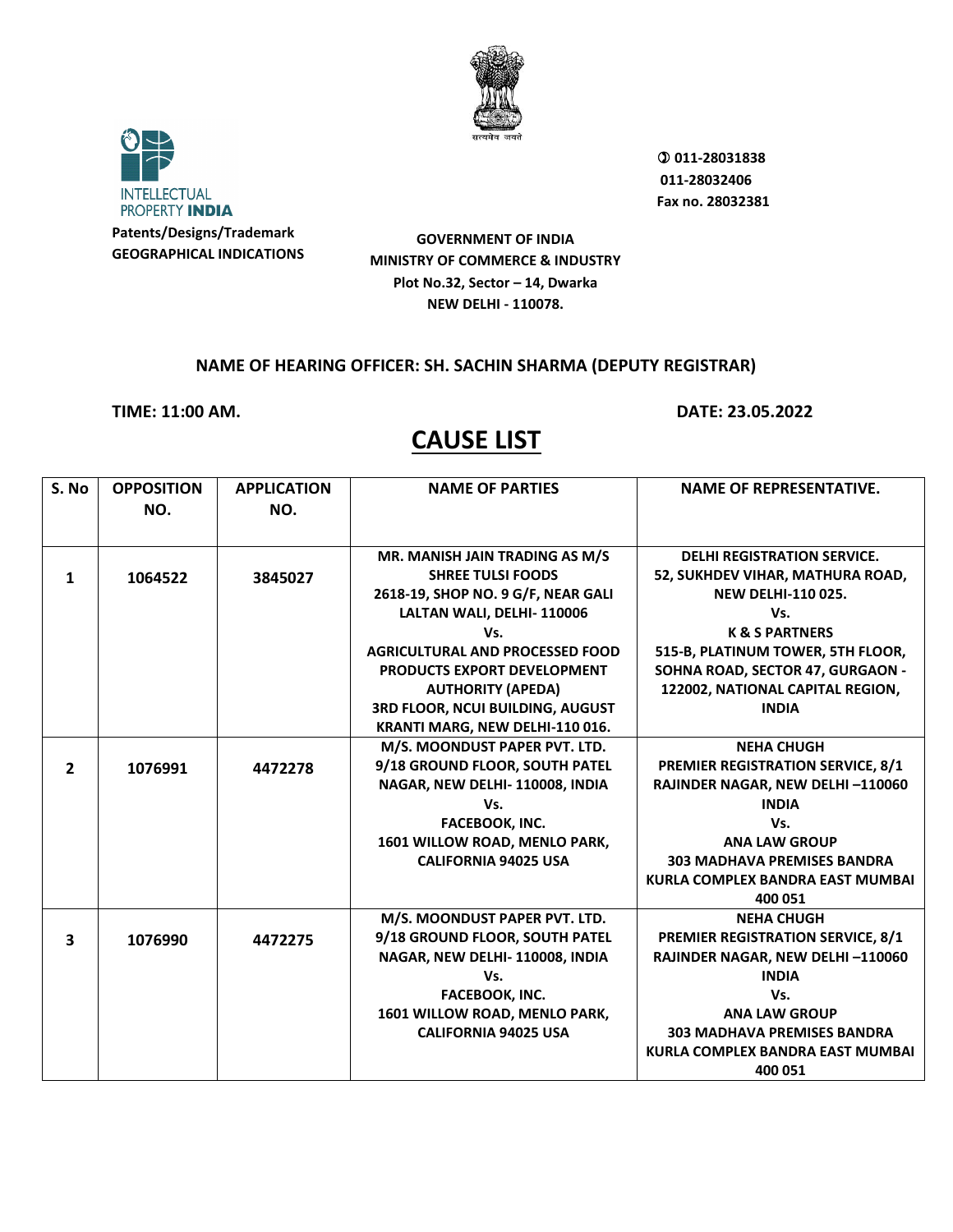|                |         |         | M/S. MOONDUST PAPER PVT. LTD.                                                 | <b>NEHA CHUGH</b>                                     |
|----------------|---------|---------|-------------------------------------------------------------------------------|-------------------------------------------------------|
| 4              | 1076992 | 4472283 | 9/18 GROUND FLOOR, SOUTH PATEL                                                | <b>PREMIER REGISTRATION SERVICE, 8/1</b>              |
|                |         |         | NAGAR, NEW DELHI-110008, INDIA                                                | RAJINDER NAGAR, NEW DELHI-110060                      |
|                |         |         | Vs.                                                                           | <b>INDIA</b>                                          |
|                |         |         | <b>FACEBOOK, INC.</b>                                                         | Vs.                                                   |
|                |         |         | 1601 WILLOW ROAD, MENLO PARK,                                                 | <b>ANA LAW GROUP</b>                                  |
|                |         |         | <b>CALIFORNIA 94025 USA</b>                                                   | <b>303 MADHAVA PREMISES BANDRA</b>                    |
|                |         |         |                                                                               | KURLA COMPLEX BANDRA EAST MUMBAI                      |
|                |         |         |                                                                               | 400 051                                               |
|                |         |         | <b>DHARAMPAL PREMCHAND LIMITED</b>                                            | <b>DHARAMPAL PREMCHAND LIMITED</b>                    |
| 5              | 908384  | 2961067 | A-34/35, SECTOR-60, NOIDA, U.P.-                                              | A-34/35, SECTOR-60, NOIDA, U.P.-                      |
|                |         |         | 201301.                                                                       | 201301.                                               |
|                |         |         | Vs.                                                                           | Vs.                                                   |
|                |         |         | <b>ITC LIMITED</b>                                                            | S. MAJUMDAR & CO.                                     |
|                |         |         | VIRGINIA HOUSE, 37, J. L. NEHRU ROAD,                                         | 5, HARISH MUKHERJEE ROAD, KOLKATA -                   |
|                |         |         | <b>KOLKATA 700 071.</b>                                                       | 700 025, INDIA.                                       |
|                |         |         |                                                                               |                                                       |
|                |         |         | M/S. GOLDEN CHOCOLATES PVT. LTD.                                              | <b>S.SINGH &amp; ASSOCIATES</b>                       |
| 6              | 854650  | 2752137 | J-6, SECTOR-4, BAWANA, DELHI-110039                                           | 213, 3RD FLOOR PARMANAND COLONY,                      |
|                |         |         | Vs.                                                                           | <b>DR. MUKHERJEE NAGAR DELHI-9</b>                    |
|                |         |         | <b>KAMCO CHEW FOODS PVT. LTD.</b>                                             | Vs.                                                   |
|                |         |         | 47, S.K. COMPOUND, LASUDIYA                                                   | G.S. RIJHWANI & CO.                                   |
|                |         |         | MORI, DEWAS NAKA, INDORE, M.P.                                                | 203, SHREE PRASAD CHAMBERS, IIND                      |
|                |         |         |                                                                               | <b>FLOOR, NEAR TSEC ENGINEERING</b>                   |
|                |         |         |                                                                               | COLLEGE, 35TH ROAD, TPS III, BANDRA                   |
|                |         |         |                                                                               | WEST MUMBAI-400050                                    |
|                |         |         |                                                                               |                                                       |
|                |         |         | <b>MIP METRO GROUP INTELLECTUAL</b>                                           | ANAND AND ANAND.                                      |
| $\overline{7}$ | 923228  | 2095932 | <b>PROPERTY GMBH &amp; CO. KG</b><br><b>METRO STRASSE 1 40235 DUESSELDORF</b> | <b>B-41, NIZAMUDDIN EAST, NEW DELHI -</b><br>110 013. |
|                |         |         | <b>GERMANY</b>                                                                | Vs.                                                   |
|                |         |         | Vs.                                                                           | <b>LALL LAHIRI &amp; SALHOTRA</b>                     |
|                |         |         | <b>INTERMETRO INDUSTRIES CORPORATION</b>                                      | PLOT.NO. B-28, SECTOR - 32,                           |
|                |         |         | 651 N. WASHINGTON ST. WILKES-BARRE,                                           | <b>INSTITUTIONAL AREA, GURGAON - 122</b>              |
|                |         |         | PENNSYLVANIA 18705, UNITED STATES                                             | 001, HARYANA.                                         |
|                |         |         |                                                                               |                                                       |
|                |         |         | <b>MIP METRO GROUP INTELLECTUAL</b>                                           | ANAND AND ANAND.                                      |
| 8              | 923229  | 2095932 | <b>PROPERTY GMBH &amp; CO. KG</b>                                             | <b>B-41, NIZAMUDDIN EAST, NEW DELHI -</b>             |
|                |         |         | <b>METRO STRASSE 1 40235 DUESSELDORF</b>                                      | 110 013.                                              |
|                |         |         | <b>GERMANY</b>                                                                | Vs.                                                   |
|                |         |         | Vs.                                                                           | <b>LALL LAHIRI &amp; SALHOTRA</b>                     |
|                |         |         | <b>INTERMETRO INDUSTRIES CORPORATION</b>                                      | PLOT.NO. B-28, SECTOR - 32,                           |
|                |         |         | 651 N. WASHINGTON ST. WILKES-BARRE,                                           | <b>INSTITUTIONAL AREA, GURGAON - 122</b>              |
|                |         |         | PENNSYLVANIA 18705, UNITED STATES                                             | 001, HARYANA.                                         |
|                |         |         |                                                                               |                                                       |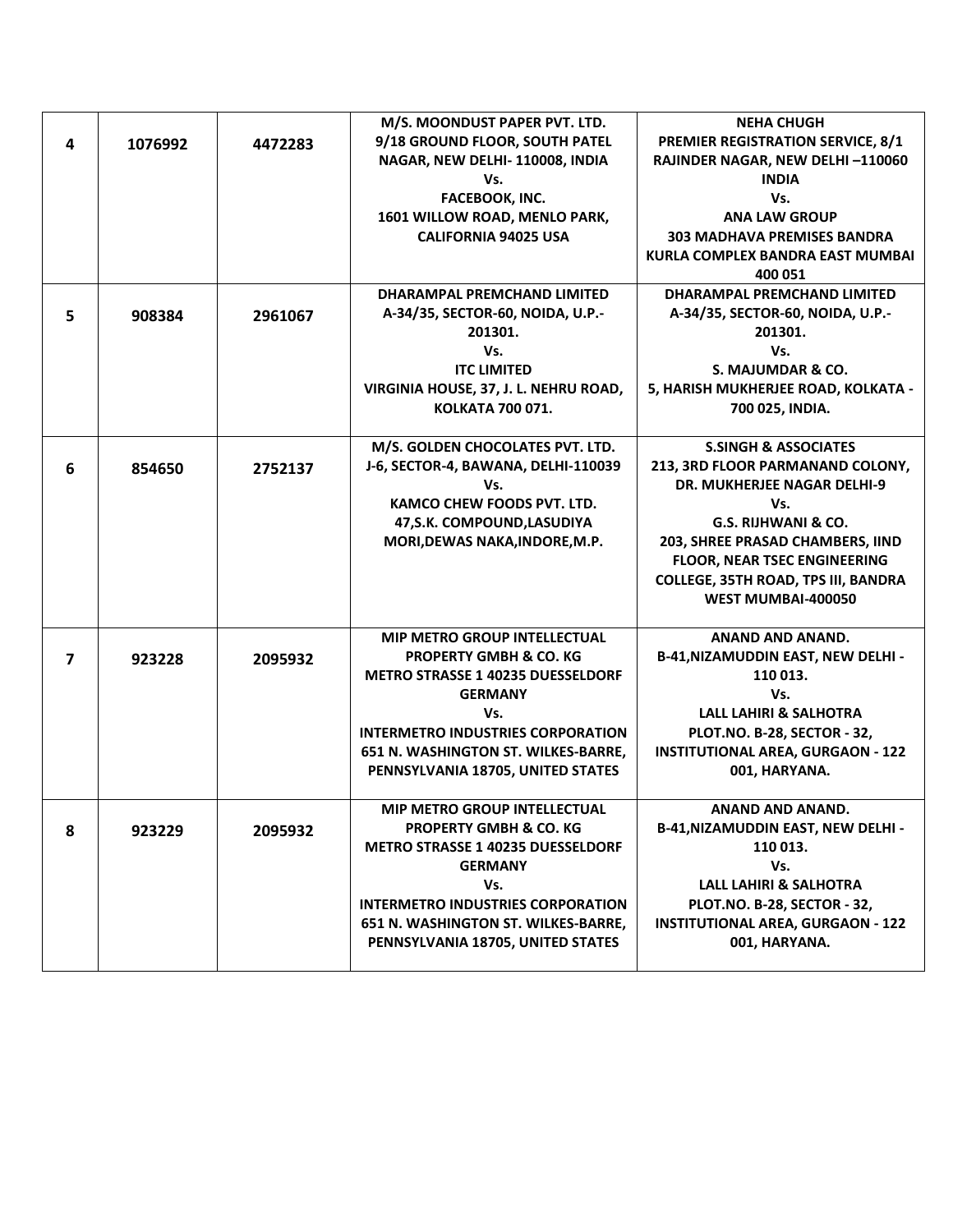



 **011-28031838 011-28032406 Fax no. 28032381**

**GOVERNMENT OF INDIA MINISTRY OF COMMERCE & INDUSTRY Plot No.32, Sector – 14, Dwarka NEW DELHI - 110078.**

### **NAME OF HEARING OFFICER: SH. SACHIN SHARMA (DEPUTY REGISTRAR)**

**TIME: 11:00 AM. DATE: 24.05.2022**

| S.<br><b>No</b> | <b>OPPOSITION</b><br>NO. | <b>APPLICATION</b><br>NO. | <b>NAME OF PARTIES</b>                                                                                                                                                 | <b>NAME OF REPRESENTATIVE.</b>                                                                                                                                                               |
|-----------------|--------------------------|---------------------------|------------------------------------------------------------------------------------------------------------------------------------------------------------------------|----------------------------------------------------------------------------------------------------------------------------------------------------------------------------------------------|
| 1               | 809407                   | 2474800                   | <b>MR. RAJIV MUKUL</b><br>UCHANI G.T ROAD KARNAL 132001<br><b>HARYANA</b>                                                                                              | SIDDHARTH BAMBHA ADV.<br>28/44, PUNJABI BAGH, (W) NEW DELHI-26<br>Vs.                                                                                                                        |
|                 |                          |                           | Vs.<br><b>MICRO LABS LTD</b><br>27, K C N TOWERS, RACE COURSE ROAD,<br>BANGALORE-560001                                                                                | V. RAVI, ADVOCATE.<br>AP.1396, 31ST STREET, VI SECTOR, K.K.<br>NAGAR, CHENNAI - 600 078.                                                                                                     |
| $\mathbf{2}$    | 928278                   | 2165480                   | LEEFORD HEALTHCARE LTD.<br>LEO HOUSE, SHAHEED BHAGAT SINGH<br>NAGAR, DUGRI - DHANDRA ROAD, NEAR<br>JOSEPH SCHOOL, LUDHIANA, PUNJAB<br>Vs.<br><b>TEJRAM DHARAM PAUL</b> | <b>KOCHHAR &amp; CO</b><br>11TH FLOOR TOWER A, DLF TOWERS JASOLA<br><b>JASOLA DISTRICT CENTER NEW DELHI-25</b><br>Vs.<br><b>MADAMSER &amp; CO.</b><br>FLAT NO. E (GF), SAGAR APTS., 6, TILAK |
|                 |                          |                           | MAUR MANDI, DISTT. BHATINDA,<br><b>PUNJAB, INDIA</b>                                                                                                                   | <b>MARG, NEW DELHI-110001.</b>                                                                                                                                                               |
| 3               | 856309                   | 2180442                   | <b>JAIN AMAR CLOTHING PVT. LTD.</b><br>B - 24/4719, SUNDER NAGAR, LUDHIANA,<br><b>PUNJAB</b>                                                                           | <b>SHARMA &amp; ASSOCIATES.</b><br>8, NEW KITCHLU NAGAR, LANE, LUDHIANA -<br>141 001. (PB.).                                                                                                 |
|                 |                          |                           | Vs.<br>M/S SILVER TOUCH ENTERPRISES,<br>D-24B, SINGLE STOREY, VIJAY NAGAR,<br>DELHI-110009,                                                                            | Vs.<br><b>DELHI REGISTRATION SERVICES</b><br>85/86, GADODIA MARKET, KHARI BAOLI,<br>DELHI - 110 006                                                                                          |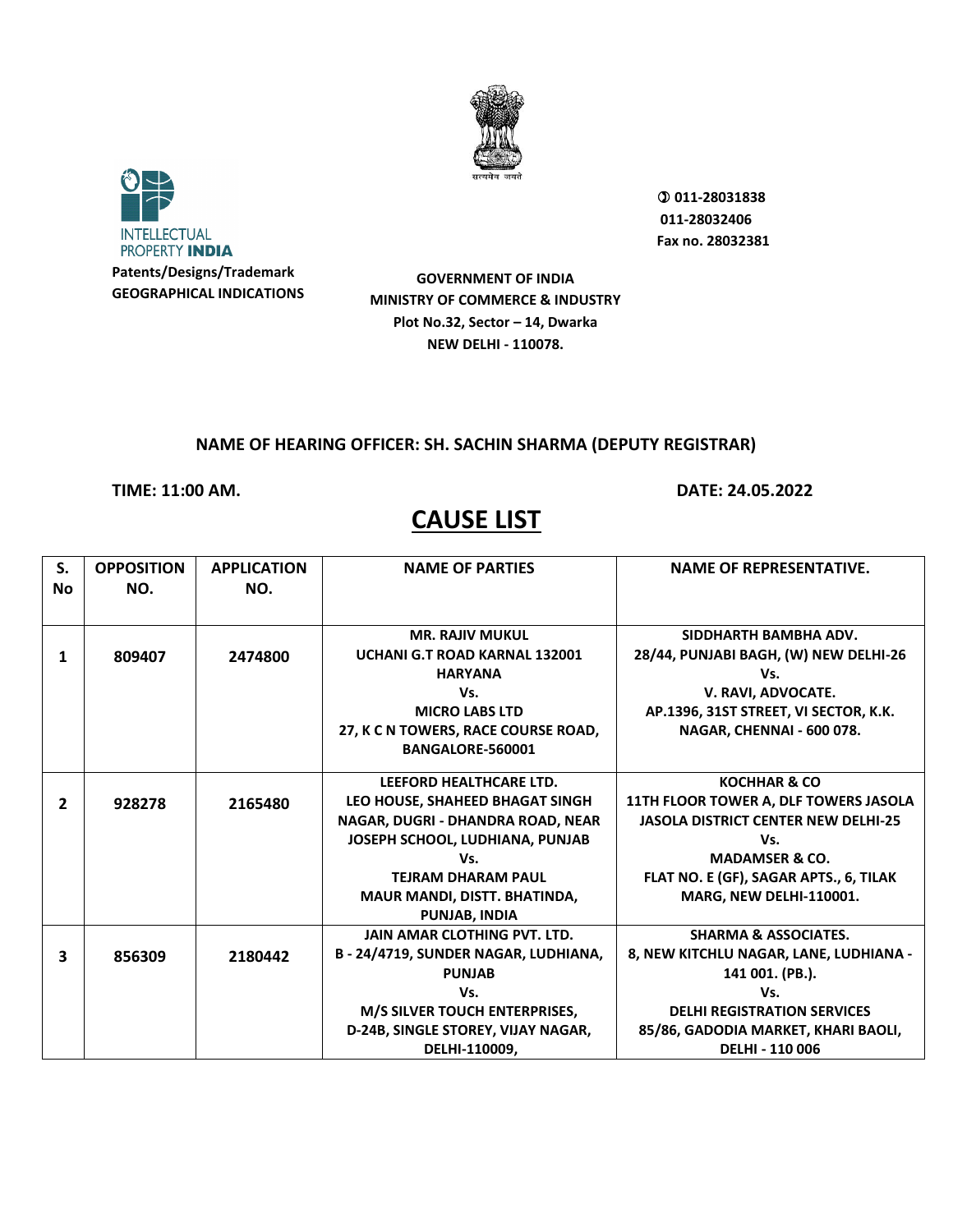|    |         |         | <b>RAJINDER GUPTA</b>                      | <b>PURI &amp; PURI (ADVOCATES)</b>          |
|----|---------|---------|--------------------------------------------|---------------------------------------------|
| 4  | 910973  | 3237000 | D-8, INDUSTRIAL FOCAL POINT, PATIALA-      | 54-55, SUPER CYCLE MARKET, OPP. KWALITY     |
|    |         |         | 147004, PB                                 | KANDA, GILL ROAD, LUDHIANA-141003.          |
|    |         |         | Vs.                                        | (PB.)                                       |
|    |         |         | <b>VISHAL INDUSTRIES</b>                   | Vs.                                         |
|    |         |         | 1, SUBHASH MARG, INDORE-452007             | <b>VISHAL INDUSTRIES</b>                    |
|    |         |         |                                            | 1, SUBHASH MARG, INDORE-452007              |
|    |         |         | <b>MR. SAGAR GUPTA</b>                     | <b>MANGLA &amp; ASSOCIATES.</b>             |
| 5. | 981748  | 3018976 | OFFICE NO. 4A, 3RD FLOOR, OM BHAWAN,       | 1961, KATRA SHAHN SHAHI, CHANDNI            |
|    |         |         | KHARI BAOLI, DELHI-110006,                 | CHOWK, DELHI - 110 006.                     |
|    |         |         | Vs.                                        | Vs.                                         |
|    |         |         | THE COCA-COLA COMPANY                      | <b>LALL &amp; SETHI</b>                     |
|    |         |         | ONE COCA-COLA PLAZA, ATLANTA,              | D-17, SOUTH EXTENSION PART II, NEW          |
|    |         |         | GEORGIA, 30313, UNITED STATES OF           | DELHI 110049, INDIA                         |
|    |         |         | <b>AMERICA</b>                             |                                             |
|    |         |         | <b>MR. SAGAR GUPTA</b>                     | <b>MANGLA &amp; ASSOCIATES.</b>             |
| 6  | 981750  | 3018977 | OFFICE NO. 4A, 3RD FLOOR, OM BHAWAN,       | 1961, KATRA SHAHN SHAHI, CHANDNI            |
|    |         |         | KHARI BAOLI, DELHI-110006,                 | CHOWK, DELHI - 110 006.                     |
|    |         |         | Vs.                                        | Vs.                                         |
|    |         |         | THE COCA-COLA COMPANY                      | <b>LALL &amp; SETHI</b>                     |
|    |         |         | ONE COCA-COLA PLAZA, ATLANTA,              | D-17, SOUTH EXTENSION PART II, NEW          |
|    |         |         | <b>GEORGIA, 30313, UNITED STATES OF</b>    | DELHI 110049, INDIA                         |
|    |         |         | <b>AMERICA</b>                             |                                             |
|    |         |         | <b>KHUSHBOO KUNDALIA</b>                   | <b>WORLDWIDE INTELLEC</b>                   |
| 7  | 986985  | 2586829 | 33L, SPACE TOWN, KOLKATA -52, WEST         | 313, BEST SKY TOWER, NETAJI SUBHASH         |
|    |         |         | <b>BENGAL</b>                              | PLACE, PITAMPURA, NEW DELHI-34              |
|    |         |         | Vs.                                        | Vs.                                         |
|    |         |         | <b>VINOD ASRANI</b>                        | <b>MEENU SHARMA GOSWAMI</b>                 |
|    |         |         | 250, KOTLA GAON, MAYUR VIHAR, PHASE-       | TRADE MARK AND DESIGN REGISTRATION          |
|    |         |         | I, DELHI.                                  | ASSISTANCE SERVICES B-895, SHOP NO.2,       |
|    |         |         |                                            | PALAM EXTENSION, NEAR RAMPHAL               |
|    |         |         |                                            | CHOWK, SECTOR-7, DWARKA, NEW DELHI-         |
|    |         |         |                                            | 110077                                      |
|    |         |         | <b>MOTOROIL LUBRICANTS PRIVATE LIMITED</b> | <b>TAJ TRADE MARK</b>                       |
| 8  | 1071342 | 4488599 | KHASRA NO. 2087, JOHNS MILL, JATNI KA      | ANAND VRINDAVAN, SANJAY PLACE, AGRA -       |
|    |         |         | BAGH, JEONI MANDI, AGRA - 282 004          | 282 002 (U.P.) INDIA.                       |
|    |         |         | (U.P.) INDIA.                              | Vs.                                         |
|    |         |         | Vs.                                        | <b>REMFRY &amp; SAGAR</b>                   |
|    |         |         | ENI S.P.A.                                 | <b>REMFRY HOUSE AT THE MILLENNIUM PLAZA</b> |
|    |         |         | PIAZZALE ENRICO MATTEI, 1, 00144,          | SEC 27, GURGAON 122009, NEW DELHI           |
|    |         |         | <b>ROME, ITALY</b>                         | <b>NATIONAL CAPITAL REGION INDIA</b>        |
|    |         |         | <b>MOTOROIL LUBRICANTS PRIVATE LIMITED</b> | <b>TAJ TRADE MARK</b>                       |
| 9  | 1069737 | 4488599 | KHASRA NO. 2087, JOHNS MILL, JATNI KA      | ANAND VRINDAVAN, SANJAY PLACE, AGRA -       |
|    |         |         | BAGH, JEONI MANDI, AGRA - 282 004          | 282 002 (U.P.) INDIA.                       |
|    |         |         | (U.P.) INDIA.                              | Vs.                                         |
|    |         |         | Vs.                                        | R.K. DEWAN & CO.                            |
|    |         |         | HINDUSTAN PETROLEUM CORPORATION            | PODAR CHAMBERS, S.A. BRELVI ROAD,           |
|    |         |         | <b>LTD</b>                                 | <b>FORT, MUMBAI - 400 001.</b>              |
|    |         |         | PETROLEUM HOUSE, 17, JAMSHEDJI TATA        |                                             |
|    |         |         | ROAD, MUMBAI 400 020                       |                                             |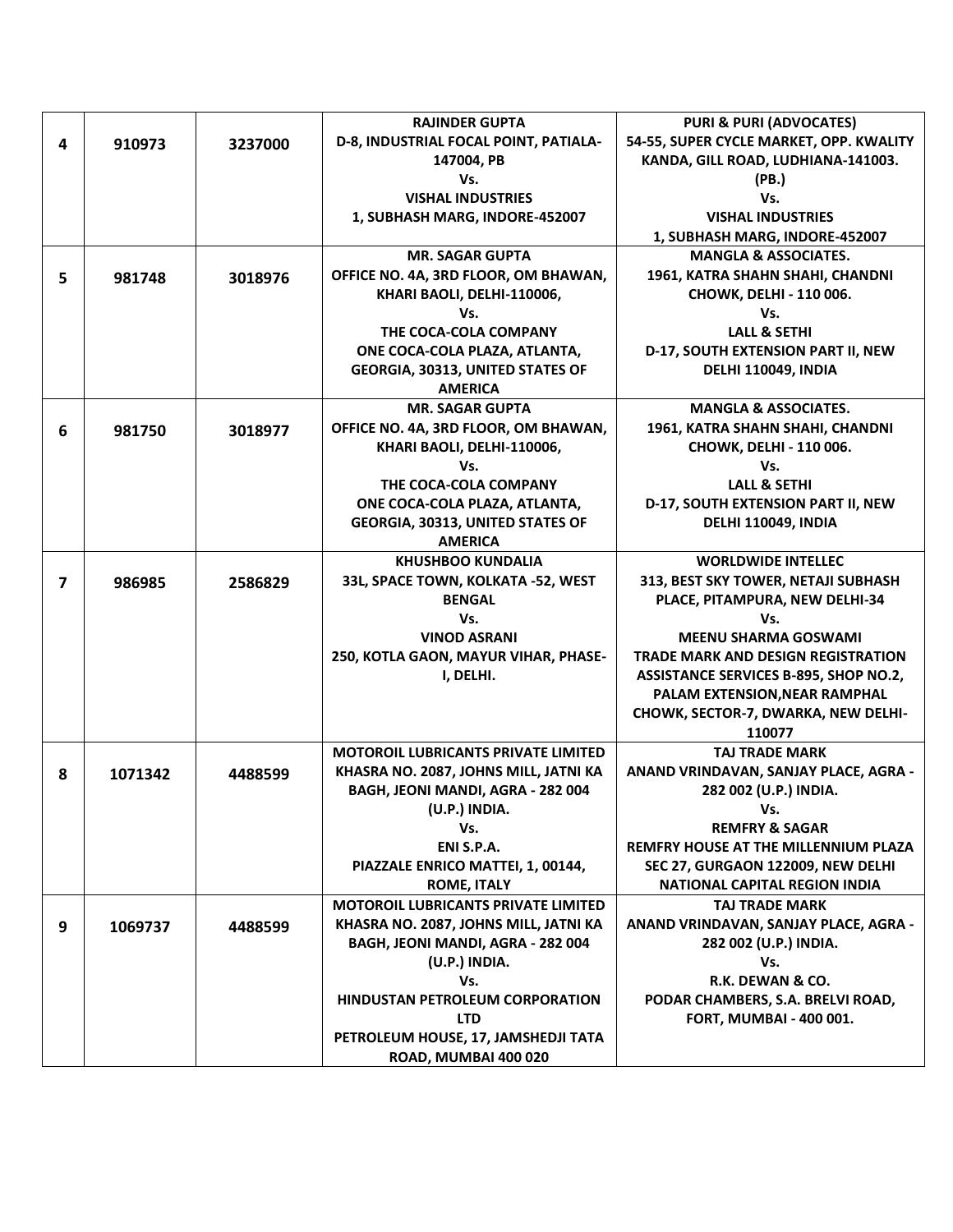



 **011-28031838 011-28032406 Fax no. 28032381**

**GOVERNMENT OF INDIA MINISTRY OF COMMERCE & INDUSTRY Plot No.32, Sector – 14, Dwarka NEW DELHI - 110078.**

### **NAME OF HEARING OFFICER: SH. SACHIN SHARMA (DEPUTY REGISTRAR)**

**TIME: 11:00 AM. DATE: 25.05.2022**

| S. No                   | <b>OPPOSITION</b> | <b>APPLICATION</b> | <b>NAME OF PARTIES</b>                   | <b>NAME OF REPRESENTATIVE.</b>           |
|-------------------------|-------------------|--------------------|------------------------------------------|------------------------------------------|
|                         | NO.               | NO.                |                                          |                                          |
|                         |                   |                    |                                          |                                          |
|                         |                   |                    | <b>SUNITA RANI PROPRIETOR OF METRO</b>   | <b>TYAGI CERTIFICATIONS</b>              |
| 1                       | 1045277           | 4227118            | <b>MART INDIA</b>                        | 3/112, GROUND FLOOR, LALITA PARK,        |
|                         |                   |                    | GROUND FLOOR, 73 KHASRA NO. 1237,        | LAXMI NAGAR, DELHI-110092                |
|                         |                   |                    | <b>SWAROOP NAGAR, EXTENTION, DELHI-</b>  | Vs.                                      |
|                         |                   |                    | 110042                                   | <b>S.SINGH &amp; ASSOCIATES</b>          |
|                         |                   |                    | Vs.                                      | 213, 3RD FLOOR PARMANAND COLONY,         |
|                         |                   |                    | M/S. UNIQUE TRADING COMPANY              | <b>DR. MUKHERJEE NAGAR DELHI-9</b>       |
|                         |                   |                    | 138, BALAJI MARKET NEW QUTUB ROAD,       |                                          |
|                         |                   |                    | DELHI-110006                             |                                          |
|                         |                   |                    | <b>ALCHEMIST LTD.</b>                    | <b>GEETA GULATI</b>                      |
| $\overline{2}$          | 810652            | 2476548            | ALCHEMIST HOUSE, 23, NEHRU PLACE,        | 913, SECTOR 12-A, PANCHKULA-134109       |
|                         |                   |                    | New Delhi-110019,                        | Vs.                                      |
|                         |                   |                    | Vs.                                      | <b>AKUMS DRUGS &amp; PHARMACEUTICALS</b> |
|                         |                   |                    | <b>AKUMS DRUGS &amp; PHARMACEUTICALS</b> | <b>LIMITED</b>                           |
|                         |                   |                    | <b>LIMITED</b>                           | 304, MOHAN PLACE LSC SARASWATI           |
|                         |                   |                    | 304, MOHAN PLACE LSC SARASWATI           | <b>VIHAR DELHI-110034</b>                |
|                         |                   |                    | VIHAR DELHI-110034                       |                                          |
|                         |                   |                    | <b>KUNAL KHANDELWAL</b>                  | <b>CHADHA AND CHADHA</b>                 |
| $\overline{\mathbf{3}}$ | 1063390           | 4451873            | 170, 2ND FLOOR, KOHAT ENCLAVE,           | F-46, HIMALAYA HOUSE, 23 KASTURBA        |
|                         |                   |                    | PITAMPURA, DELHI-110034                  | GANDHI MARG, NEW DELHI - 110001,         |
|                         |                   |                    | Vs.                                      | <b>INDIA</b>                             |
|                         |                   |                    | <b>BENNETT, COLEMAN &amp; COMPANY</b>    | Vs.                                      |
|                         |                   |                    | <b>LIMITED</b>                           | <b>INTTL ADVOCARE.</b>                   |
|                         |                   |                    | THE TIMES OF INDIA BUILDING, DR. D. N.   | F-252, WESTERN AVENUE, SAINIK FARMS,     |
|                         |                   |                    | ROAD, FORT, MUMBAI - 400001              | <b>NEW DELHI - 110 062.</b>              |
|                         |                   |                    |                                          |                                          |
|                         |                   |                    | <b>HERBICIDES (INDIA) LTD.</b>           | <b>GOLDFINN TECHNOLOGIES</b>             |
| 4                       | 857069            | 2094913            | <b>13 PRAKASH APARTMENTS 5 ANASARI</b>   | 38/4, NABAPALLY, NEAR RANJANNAGAR,       |
|                         |                   |                    | <b>ROAD DARYA GANJ NEW DELHI-02</b>      | P.O-JOKA, KOLKATA 700104, WEST           |
|                         |                   |                    | Vs.                                      | <b>BENGAL</b>                            |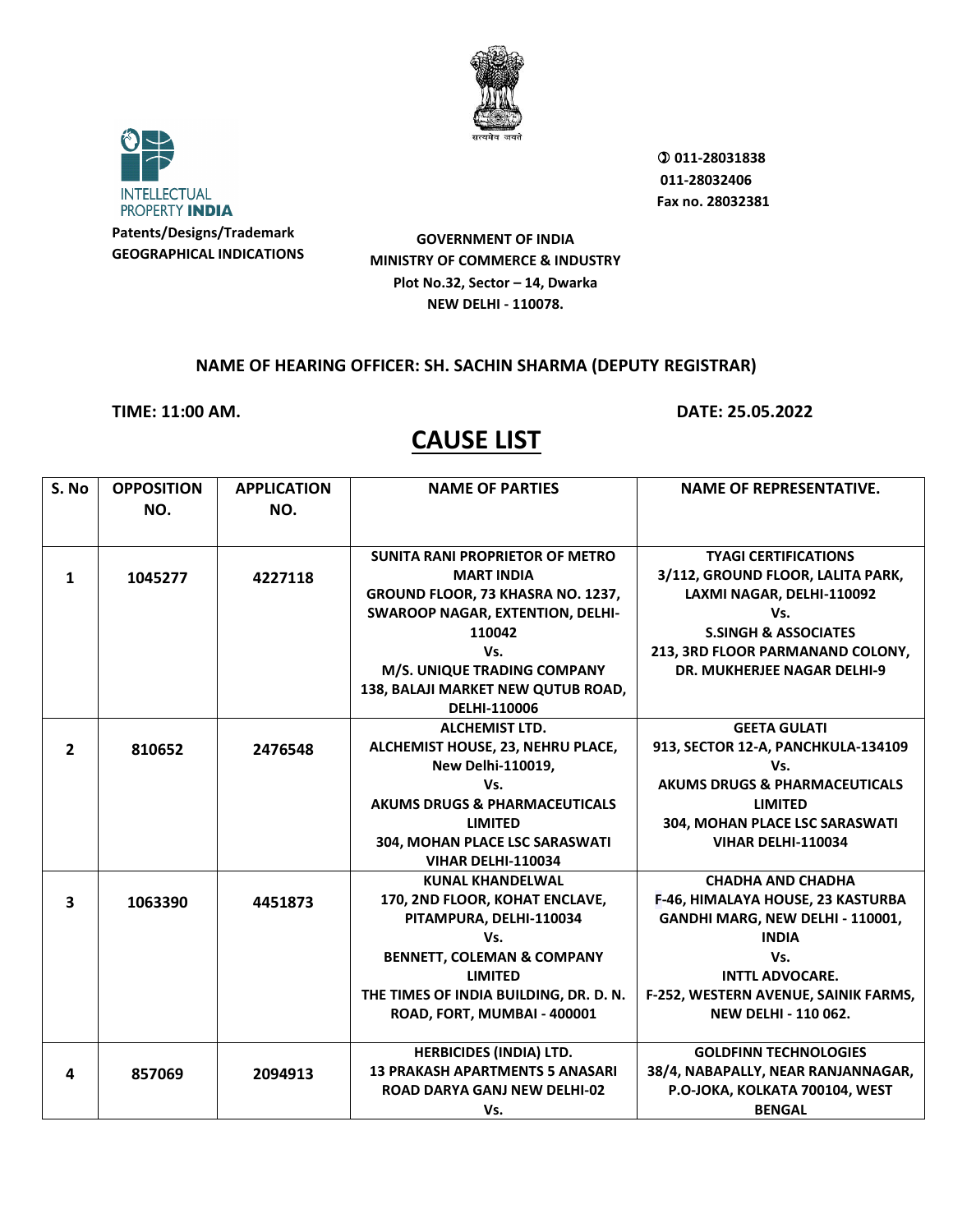|                |         |         | <b>EXXON MOBIL CORPORATION</b>              | Vs.                                       |
|----------------|---------|---------|---------------------------------------------|-------------------------------------------|
|                |         |         | 5959 LAS COLINAS BOULEVARD, IRVING,         | <b>LALL LAHIRI &amp; SALHOTRA</b>         |
|                |         |         | <b>TEXAS 75039</b>                          | PLOT.NO. B-28, SECTOR - 32,               |
|                |         |         |                                             | <b>INSTITUTIONAL AREA, GURGAON - 122</b>  |
|                |         |         |                                             | 001, HARYANA.                             |
|                |         |         |                                             |                                           |
|                |         |         | <b>VISHAL SINGH</b>                         | S.K. AGARWAL & CO.                        |
| 5              | 1134547 | 5033267 | M/S VISHAL FOOTCARE, 25/137, BUDH           | 6/2, GALI BARAH BHAI, BELANGANJ,          |
|                |         |         | BIHAR, CHAKKIPAT, AGRA                      | AGRA - 282 004.                           |
|                |         |         | Vs.                                         | Vs.                                       |
|                |         |         | <b>TREK BICYCLE CORPORATION</b>             | <b>LALL &amp; SETHI</b>                   |
|                |         |         | 801 W MADISON, WATERLOO, WI 53594,          | D-17, SOUTH EXTENSION PART - 2,           |
|                |         |         | UNITED STATES OF AMERICA                    | <b>NEW DELHI-110049</b>                   |
|                |         |         |                                             |                                           |
|                |         |         | <b>AMAZON TECHNOLOGIES, INC.</b>            | <b>AZB &amp; PARTNERS</b>                 |
| 6              | 1128975 | 4982430 | <b>410 TERRY AVENUE NORTH, SEATTLE,</b>     | PLOT NO. A-8 SECTOR-4 NOIDA 201301        |
|                |         |         | WASHINGTON 98109, USA                       | Vs.                                       |
|                |         |         | Vs.                                         | <b>LALL &amp; SETHI</b>                   |
|                |         |         | <b>TANIUM INC.</b>                          | D-17, SOUTH EXTENSION PART - 2,           |
|                |         |         | 2100 POWELL STREET, SUITE 300,              | <b>NEW DELHI - 110049</b>                 |
|                |         |         | <b>EMERYVILLE, CALIFORNIA 94608, UNITED</b> |                                           |
|                |         |         | <b>STATES OF AMERICA</b>                    |                                           |
|                |         |         | SRI DAULAT RAM GARG, SRI LAXMI              | P. K. ARORA                               |
| $\overline{ }$ | 269699  | 1599965 | NARAYAN GARG, SRI MONU GARG & SRI           | B-62/4, KESHAV KUNJ PRATAP NAGAR,         |
|                |         |         | <b>DINESH GARG</b>                          | <b>AGRA-10.</b>                           |
|                |         |         | 1/242, KHALSA GALI, RAWAT PARA,             | Vs.                                       |
|                |         |         | AGRA (U.P.) INDIA                           | <b>MADAMSER &amp; CO.,</b>                |
|                |         |         | Vs.                                         | FLAT NO.E.GF SAGAR APARTMENTS, 6,         |
|                |         |         | <b>DAULAT RAM GARG</b>                      | TILAK MARG, NEW DELHI-110001              |
|                |         |         | 1/44A/A, UPADHYAY MARKET,                   |                                           |
|                |         |         | HARIPARWAT, AGRA.                           |                                           |
|                |         |         | <b>INTERNATIONAL BUSINESS MACHINES</b>      | ANAND AND ANAND.                          |
| 8              | 235441  | 1236500 | <b>CORPORATION</b>                          | <b>B-41, NIZAMUDDIN EAST, NEW DELHI -</b> |
|                |         |         | NEW ORCHARD ROAD, ARMONK, NEW               | 110 013.                                  |
|                |         |         | YORK 10504, U.S.A.                          | Vs.                                       |
|                |         |         | Vs.                                         | <b>DELHI REGISTRATION SERVICES</b>        |
|                |         |         | <b>TIVOLI GARDENS</b>                       | 52, SUKHDEV VIHAR, MATHURA ROAD,          |
|                |         |         | <b>VILL. RAJPURA TURN, MAIN</b>             | <b>NEW DELHI-110 025.</b>                 |
|                |         |         | <b>CHATTARPUR TEMPLE ROAD, NEW</b>          |                                           |
|                |         |         | DELHI-110030.                               |                                           |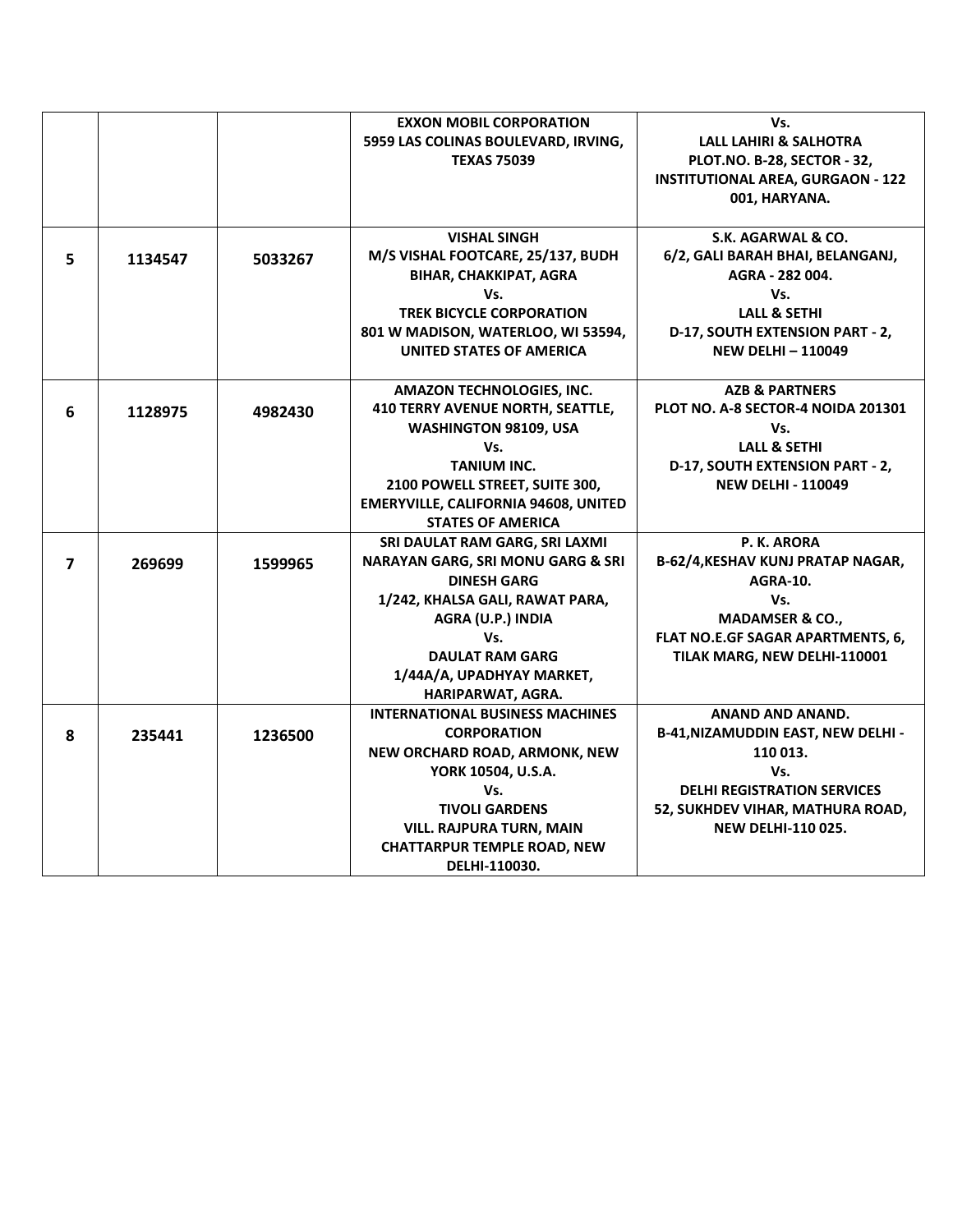



 **011-28031838 011-28032406 Fax no. 28032381**

**GOVERNMENT OF INDIA MINISTRY OF COMMERCE & INDUSTRY Plot No.32, Sector – 14, Dwarka NEW DELHI - 110078.**

### **NAME OF HEARING OFFICER: SH. SACHIN SHARMA (DEPUTY REGISTRAR)**

**TIME: 11:00 AM. DATE: 26.05.2022**

| S. No                   | <b>OPPOSITION</b> | <b>APPLICATION</b> | <b>NAME OF PARTIES</b>                   | <b>NAME OF REPRESENTATIVE.</b>                 |
|-------------------------|-------------------|--------------------|------------------------------------------|------------------------------------------------|
|                         | NO.               | NO.                |                                          |                                                |
|                         |                   |                    | <b>NARESH BEHL</b>                       | YUDHISH KUMAR GUPTA                            |
| $\mathbf{1}$            | 745006            | 1512277            | NIRMAL NAGAR, ST NO. 2 DUGRI,            | <b>SANTOSH &amp; CO. UNION BANK BLDG., 1ST</b> |
|                         |                   |                    | <b>LUDHIANA</b>                          | FLOOR, KHUNIPUL, BEGUM BRIDGE RD.,             |
|                         |                   |                    | Vs.                                      | MEERUT-250001 (U.P.)                           |
|                         |                   |                    | <b>CITIZEN HOLDINGS CO. LTD.,</b>        | Vs.                                            |
|                         |                   |                    | 1-12, 6-CHOME, TANASHI-CHO, NISHI-       | D. P. AHUJA & CO.                              |
|                         |                   |                    | TOKYO-SHI, TOKYO, JAPAN,                 | 53, SYED AMIR ALI AVENUE,                      |
|                         |                   |                    |                                          | <b>CALCUTTA - 700 019.</b>                     |
|                         |                   |                    | <b>VIJAY KUMAR PATEL</b>                 | <b>DELHI REGISTRATION SERVICES</b>             |
| $\overline{2}$          | 944970            | 1969505            | SUBHASH NAGAR, FAIZABAD, U.P             | 85/86, GADODIA MARKET, KHARI BAOLI,            |
|                         |                   |                    | Vs.                                      | DELHI - 110 006                                |
|                         |                   |                    | SATYAPAL SHIV KUMAR                      | Vs.                                            |
|                         |                   |                    | 7/355, NAYA BANS, DELHI-11 006.          | THE ACME COMPANY                               |
|                         |                   |                    |                                          | B-41, NIZAMUDDIN EAST, NEW DELHI -             |
|                         |                   |                    |                                          | 110013.                                        |
|                         |                   |                    | <b>VIJAY KUMAR PATEL</b>                 | <b>DELHI REGISTRATION SERVICES</b>             |
| $\overline{\mathbf{3}}$ | 942919            | 1969505            | SUBHASH NAGAR, FAIZABAD, U.P             | 85/86, GADODIA MARKET, KHARI BAOLI,            |
|                         |                   |                    | Vs.                                      | <b>DELHI - 110 006</b>                         |
|                         |                   |                    | <b>PARKSONS CARTAMUNDI PVT. LTD</b>      | Vs.                                            |
|                         |                   |                    | UNIT 701A, 7TH FLOOR, INDIA BULLS        | <b>BHAGWATI &amp; CO.</b>                      |
|                         |                   |                    | FINANCE CENTER, TOWER NO. 1, SENAPATI    | 4 - G - 2 COURT CHAMBERS, 35, NEW              |
|                         |                   |                    | <b>BAPAT MARG, NEAR ELPHINSTONE ROAD</b> | MARINE LINES, MUMBAI - 400 020.                |
|                         |                   |                    | (WEST), MUMBAI- 400013                   |                                                |
|                         |                   |                    | <b>VIJAY KUMAR PATEL</b>                 | <b>DELHI REGISTRATION SERVICES</b>             |
| 4                       | 944993            | 1969505            | SUBHASH NAGAR, FAIZABAD, U.P             | 85/86, GADODIA MARKET, KHARI BAOLI,            |
|                         |                   |                    | Vs.                                      | <b>DELHI - 110 006</b>                         |
|                         |                   |                    | PATEL D.J. 'TOBACCO PRODUCTS PRIVATE     | Vs.                                            |
|                         |                   |                    | <b>LIMITED</b>                           | Y. J. TRIVEDI & CO.                            |
|                         |                   |                    | 203 SHILP 3, NR. K K FARM SINDHU         | YAGNAJYOT, OPP. KASHIRAM AGRAWAL               |
|                         |                   |                    | BHAVAN MARG, BODAKDEV, AHMEDABAD-        | HALL, POLYTECHNIC, AHMEDABAD 380               |
|                         |                   |                    | 380059                                   | 015                                            |